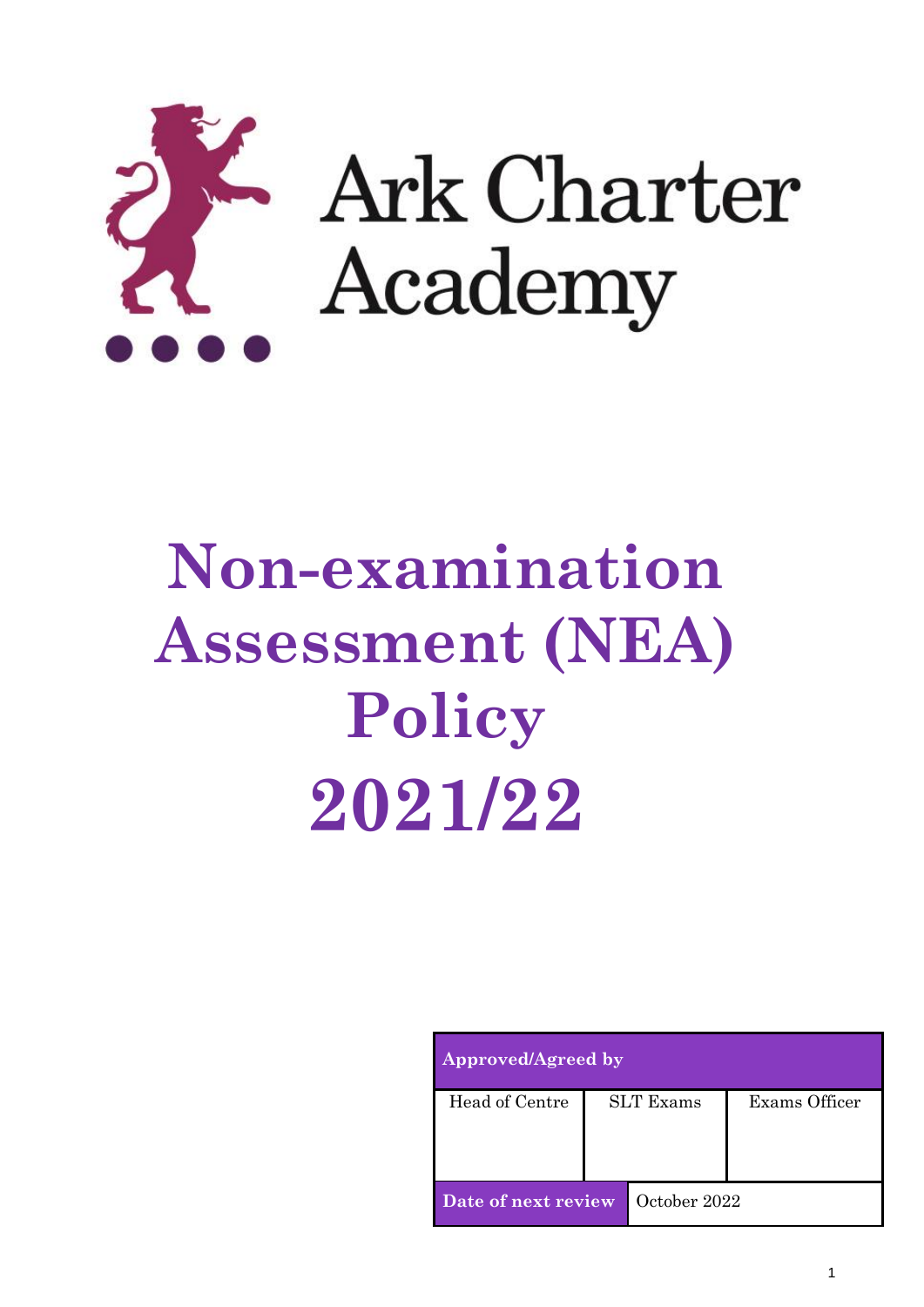# <span id="page-1-0"></span>**Key staff involved in the conduct of non-examination assessments**

| Role                            | Name(s)                            |
|---------------------------------|------------------------------------|
| Head of centre                  | Fiona Chapman, Executive Principal |
| <b>SLT</b> Responsible<br>Exams | Zack Morgan, Assistant Principal   |
| Exams officer                   | <b>Alice Monard</b>                |
| <b>SENCo</b>                    | Philippa Dawson, Vice Principal    |
| Heads of<br>Department          |                                    |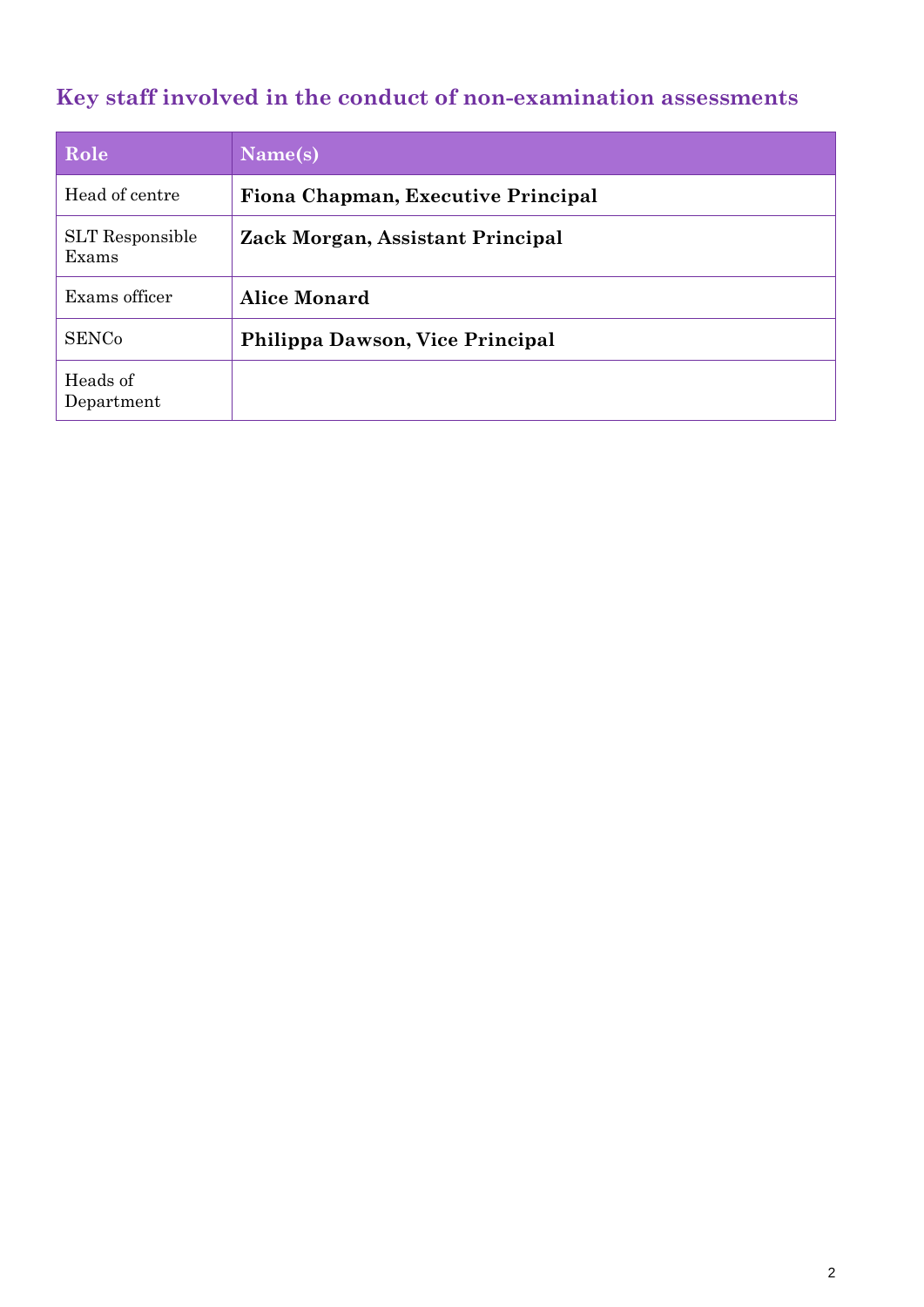## **Contents**

| Procedures for planning and managing non-examination assessments identifying staff roles and |  |
|----------------------------------------------------------------------------------------------|--|
|                                                                                              |  |
|                                                                                              |  |
|                                                                                              |  |
|                                                                                              |  |
|                                                                                              |  |
|                                                                                              |  |
|                                                                                              |  |
|                                                                                              |  |
|                                                                                              |  |
|                                                                                              |  |
|                                                                                              |  |
|                                                                                              |  |
|                                                                                              |  |
|                                                                                              |  |
|                                                                                              |  |
|                                                                                              |  |
|                                                                                              |  |
|                                                                                              |  |
|                                                                                              |  |
|                                                                                              |  |
|                                                                                              |  |
|                                                                                              |  |
|                                                                                              |  |
|                                                                                              |  |
|                                                                                              |  |
|                                                                                              |  |
| Spoken Language Endorsement for GCSE English Language specifications designed for use in     |  |
| Management of issues and potential risks associated with non-examination assessments 17      |  |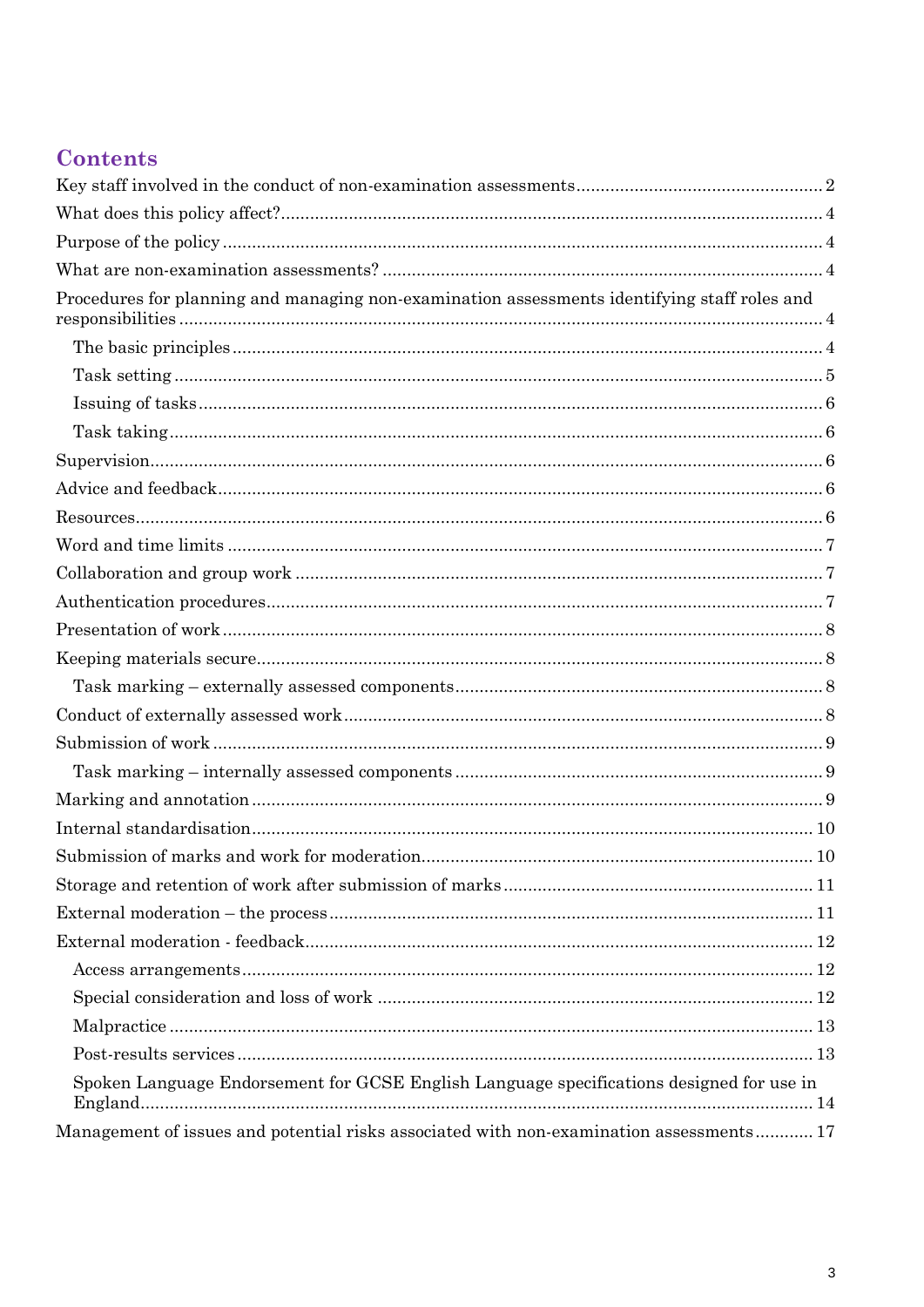# <span id="page-3-0"></span>**What does this policy affect?**

This policy affects the delivery of subjects of GCSE qualifications which contain a component(s) of non-examination assessment.

The regulators' definition of an examination is very narrow. In effect, any type of assessment that is not:

- set by an awarding body
- designed to be taken simultaneously by all relevant candidates at a time determined by the awarding body, and
- taken under conditions specified by the awarding body (including conditions relating to the supervision of candidates during the assessment and the duration of the assessment)

is classified as non-examination assessment (NEA).

'NEA' therefore includes, but is not limited to, internal assessment. Externally marked and/or externally set practical examinations taken at different times across centres are classified as 'NEA'. (JCQ's **Instructions for conducting non-examination assessments**, Foreword)

This publication is further referred to in this policy as NEA

## <span id="page-3-1"></span>**Purpose of the policy**

The purpose of this policy, as defined by JCQ, is to

- *cover procedures for planning and managing non-examination assessments*
- *define staff roles and responsibilities for non-examination assessments*
- *manage risks associated with non-examination assessments*

*The policy will need to cover all types of non-examination assessment.*

#### <span id="page-3-2"></span>**What are non-examination assessments?**

*Non-examination assessments measure subject-specific knowledge and skills that cannot be tested by timed written papers.* 

*There are three assessment stages and rules which apply to each stage. These rules often vary across subjects. The stages are:* 

- *task setting;*
- *task taking;*
- *task marking.*

## <span id="page-3-3"></span>**Procedures for planning and managing non-examination assessments identifying staff roles and responsibilities**

## <span id="page-3-4"></span>**The basic principles**

#### **Head of centre**

- Returns a declaration (managed as part of the NCNR annual update) to confirm awareness of, and that relevant centre staff are adhering to, the latest version of NEA.
- Ensures that the centre's Non-examination Assessment Policy is fit for purpose and covers all types of non-examination assessment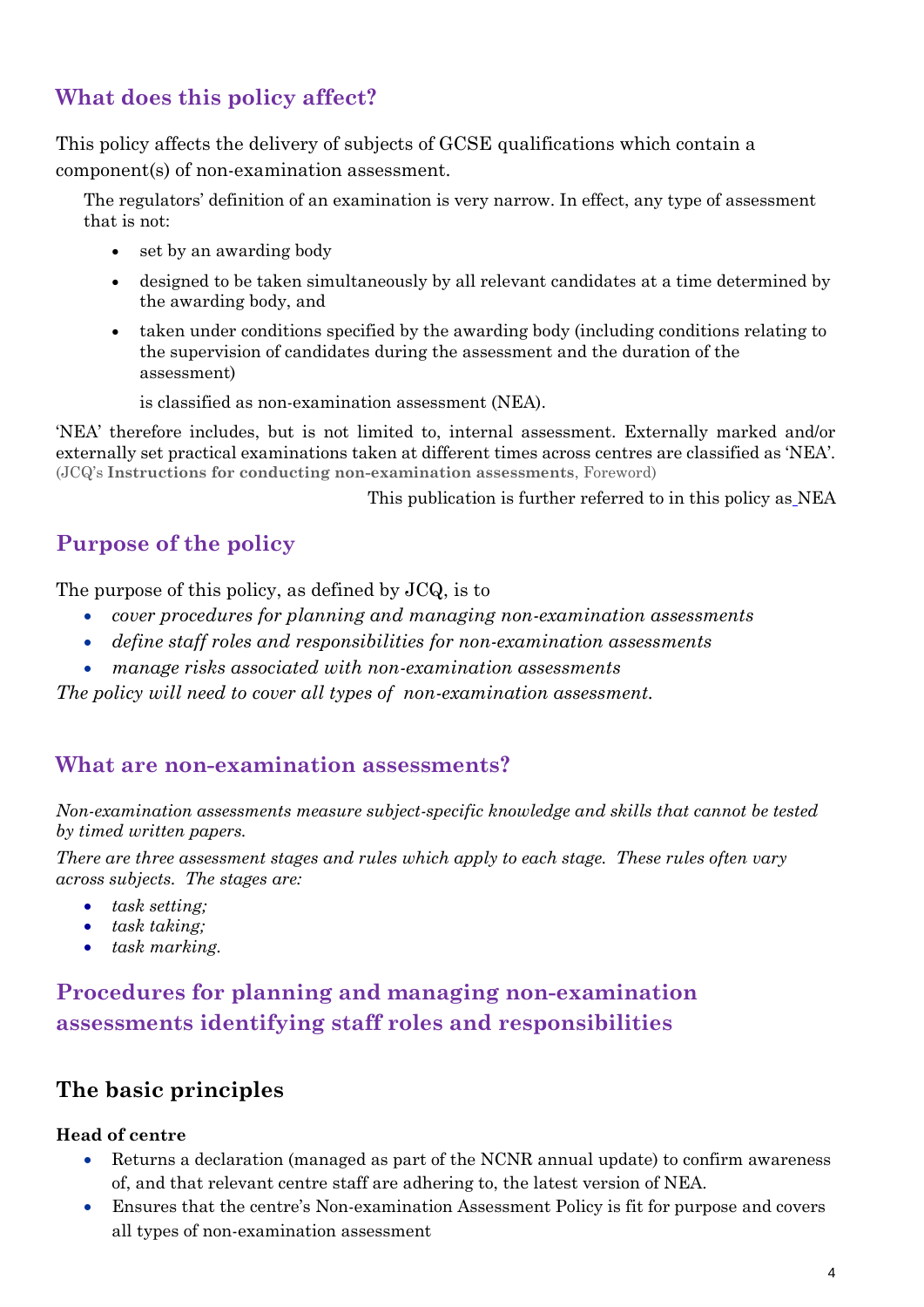• Ensures the centre's Internal Appeals Procedures clearly detail the procedure to be followed by candidates (or their parents/carers) appealing against internal assessment decisions (centre assessed marks) and requesting a review of the centre's marking.

#### **Senior leaders**

- Ensure the correct conduct of non-examination assessments (including endorsements) which comply with NEA and awarding body subject-specific instructions
- Ensure the centre-wide calendar records assessment schedules by the start of the academic year

#### **Quality assurance (QA) lead/Lead internal verifier**

- Confirms with subject heads that appropriate awarding body forms and templates for nonexamination assessments (including endorsements) are used by teachers and candidates
- Ensures appropriate procedures are in place to internally standardise/verify the marks awarded by subject teachers in line with awarding body criteria
- Ensures appropriate centre-devised templates are provided to capture/record relevant information given to candidates by subject teachers
- Ensures appropriate centre-devised templates are provided to capture/record relevant information is received and understood by candidates
- Where not provided by the awarding body, ensures a centre-devised template is provided for candidates to keep a detailed record of their own research, planning, resources etc.

#### **Subject head/lead**

- Ensures subject teachers understand their role and responsibilities within the nonexamination assessment process
- Ensures NEA and relevant awarding body subject specific instructions are followed in relation to the conduct of non-examination assessments (including endorsements)
- Works with the QA lead/Lead internal verifier to ensure appropriate procedures are followed to internally standardise/verify the marks awarded by subject teachers
- Ensures the exams officer is provided with relevant entry codes for subjects (whether the entry for the internally assessed component forms part of the overall entry code for the qualification or is made as a separate unit entry code) to the internal deadline for entries

#### **Subject teacher**

- Understands and complies with the general instructions as detailed in NEA
- Where these may also be provided by the awarding body, understands and complies with the awarding body's specification for conducting non-examination assessments, including any subject-specific instructions, teachers' notes or additional information on the awarding body's website
- Marks internally assessed work to the criteria provided by the awarding body

#### **Exams officer**

- Signposts the annually updated JCQ publication *Instructions for conducting nonexamination assessment*s to relevant centre staff
- Carries out tasks where these may be applicable to the role in supporting the administration/management of non-examination assessment

## <span id="page-4-0"></span>**Task setting**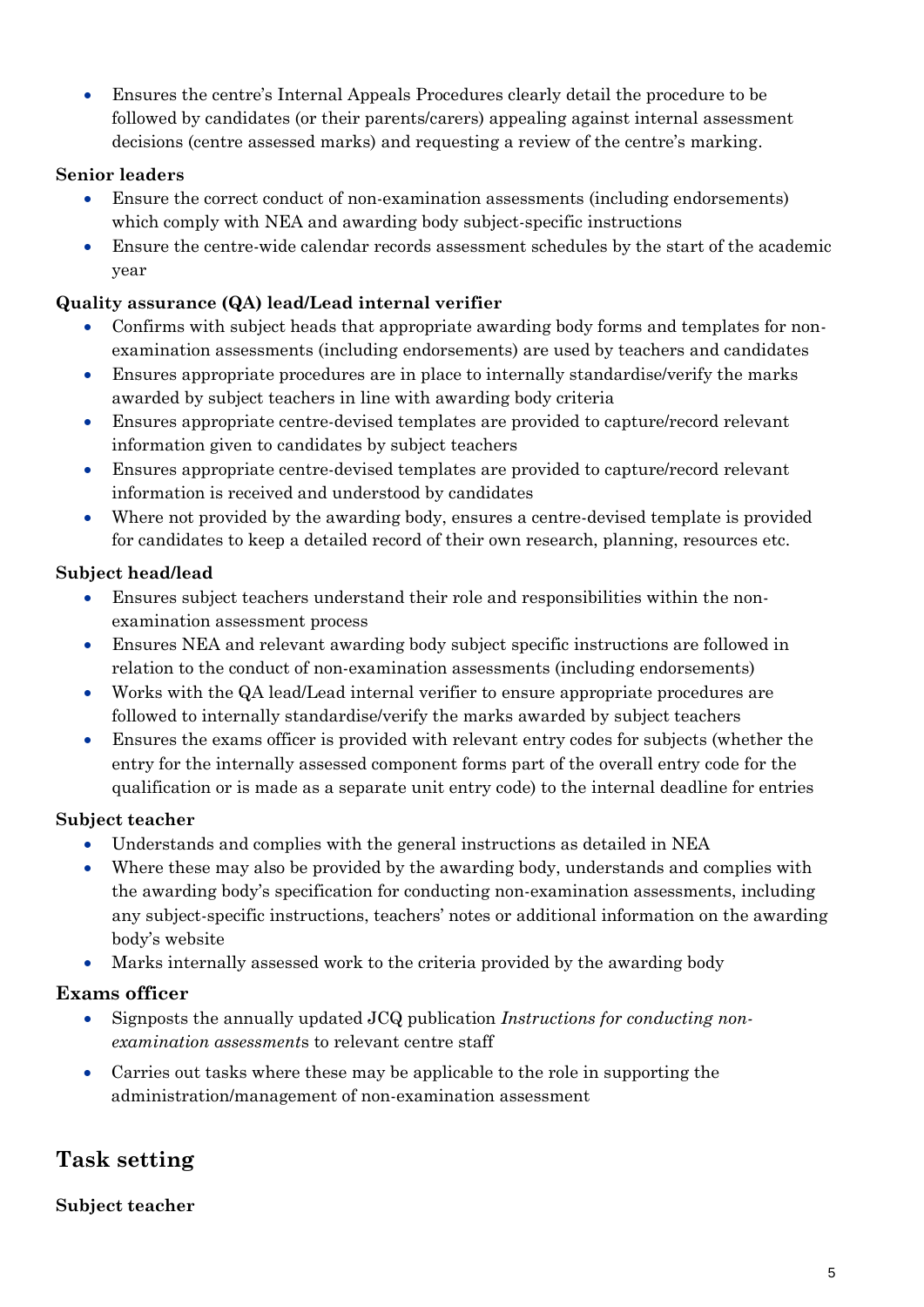- Selects tasks to be undertaken where a number of comparable tasks are provided by the awarding body OR designs tasks where this is permitted by criteria set out within the subject specification
- Makes candidates aware of the criteria used to assess their work

## <span id="page-5-0"></span>**Issuing of tasks**

#### **Subject teacher**

- Determines when set tasks are issued by the awarding body
- Identifies date(s) when tasks should be taken by candidates
- Accesses set tasks in sufficient time to allow planning, resourcing and teaching and ensures that materials are stored securely at all times
- Ensures the correct task is issued to candidates

## <span id="page-5-1"></span>**Task taking**

#### <span id="page-5-2"></span>**Supervision**

#### **Subject teacher**

- Checks the awarding body's subject-specific requirements ensuring candidates take tasks under the required conditions and supervision arrangements
- Ensures there is sufficient supervision to enable the work of a candidate to be authenticated
- Ensures there is sufficient supervision to ensure the work a candidate submits is their own
- Is confident where work may be completed outside of the centre without direct supervision, that the work produced is the candidate's own
- Where candidates may work in groups, keeps a record of each candidate's contribution and it must be possible to attribute assessable outcomes to individual candidates
- Ensures candidates are aware of the current JCQ documents *Information for candidates - Non-Examination Assessments* and *Information for candidates - Social Media*
- Ensures candidates understand and comply with the regulations in relevant JCQ *Information for candidates* documents

#### <span id="page-5-3"></span>**Advice and feedback**

#### **Subject teacher**

- As relevant to the subject/component, advises candidates on relevant aspects before candidates begin working on a task
- Will not provide candidate' with model answers or writing frames specific to the task
- When reviewing candidates' work, unless prohibited by the specification, provides oral and written advice at a general level to candidates
- Allows candidates to revise and re-draft work after advice has been given at a general level
- Records any assistance given beyond general advice and takes it into account in the marking or submits it to the external examiner
- Ensures when work has been assessed, candidates are not allowed to revise it

#### <span id="page-5-4"></span>**Resources**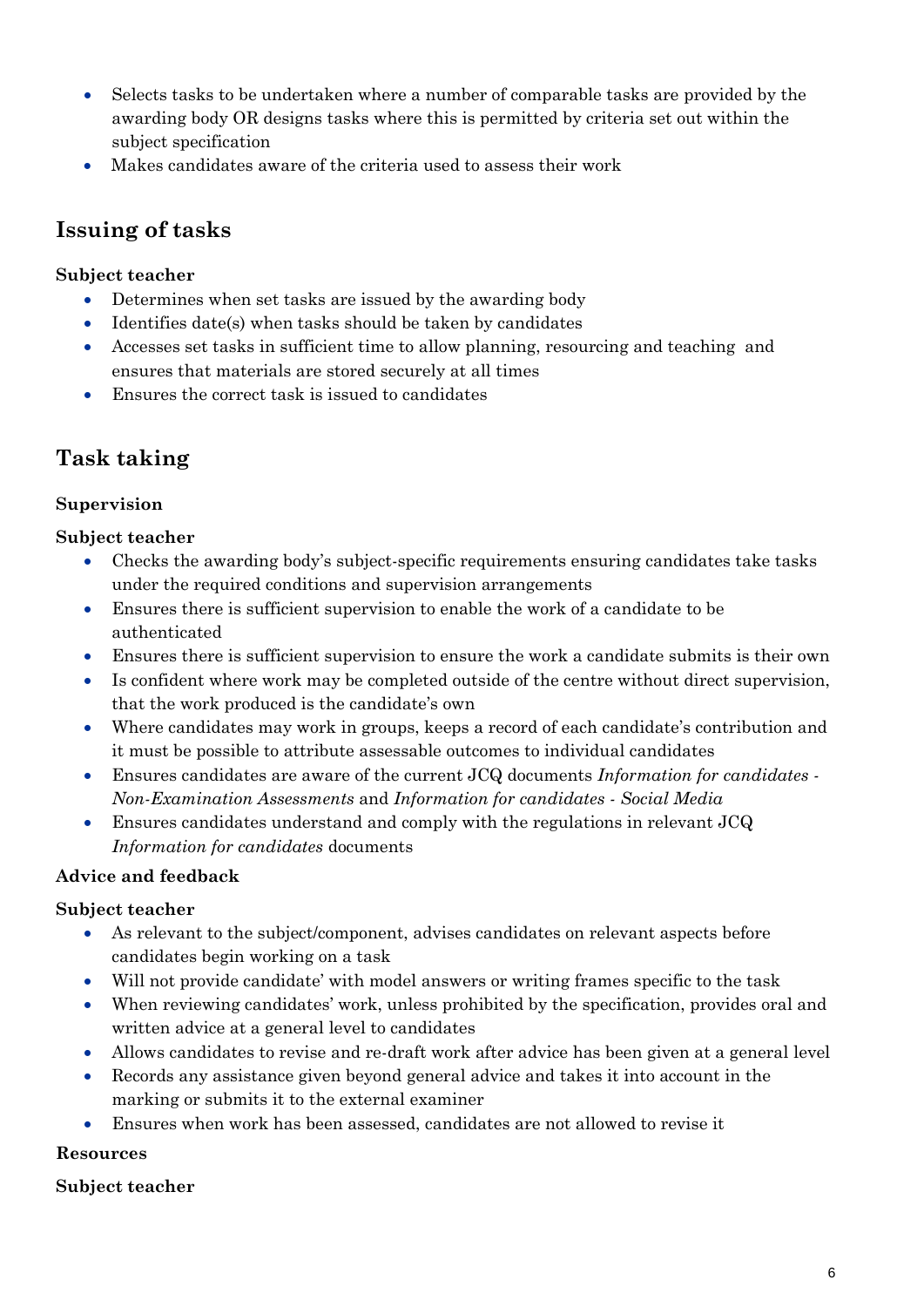- Refers to the awarding body's specification and/or associated documentation to determine if candidates have restricted/unrestricted access to resources when planning and researching their tasks
- Ensures conditions for any formally supervised sessions are known and put in place
- Ensures appropriate arrangements are in place to keep the work to be assessed and any preparatory work, secure between any formally supervised sessions, including work that is stored electronically
- Ensures conditions for any formally supervised sessions are understood and followed by candidates
- Ensures candidates understand that they are not allowed to introduce augmented notes or new resources between formally supervised sessions
- Ensures that where appropriate to include references, candidates keep a detailed record of their own research, planning, resources etc.

#### <span id="page-6-0"></span>**Word and time limits**

#### **Subject teacher**

• Refers to the awarding body's specification to determine where word and time limits apply/are mandatory

#### <span id="page-6-1"></span>**Collaboration and group work**

#### **Subject teacher**

- Unless stated otherwise in the awarding body's specification, and where appropriate, allows candidates to collaborate when carrying out research and preparatory work
- Ensures that it is possible to attribute assessable outcomes to individual candidates
- Ensures that where an assignment requires written work to be produced, each candidate writes up their own account of the assignment
- Assesses the work of each candidate individually

#### <span id="page-6-2"></span>**Authentication procedures**

- Where required by the awarding body's specification
	- ensures candidates sign a declaration confirming the work they submit for final assessment is their own unaided work
	- signs the teacher declaration of authentication confirming the requirements have been met
- Keeps signed candidate declarations on file until the deadline for requesting reviews of results has passed or until any appeal, malpractice or other results enquiry has been completed, whichever is later
- Provides signed candidate declarations where these may be requested by a JCQ Centre Inspector
- Where there may be doubt about the authenticity of the work of a candidate or if malpractice is suspected, follows the authentication procedures and malpractice information in NEA and informs a member of the senior leadership team
- Understands that if, during the external moderation process, it is found that the work has not been properly authenticated, the awarding body will set the mark(s) awarded by the centre to zero.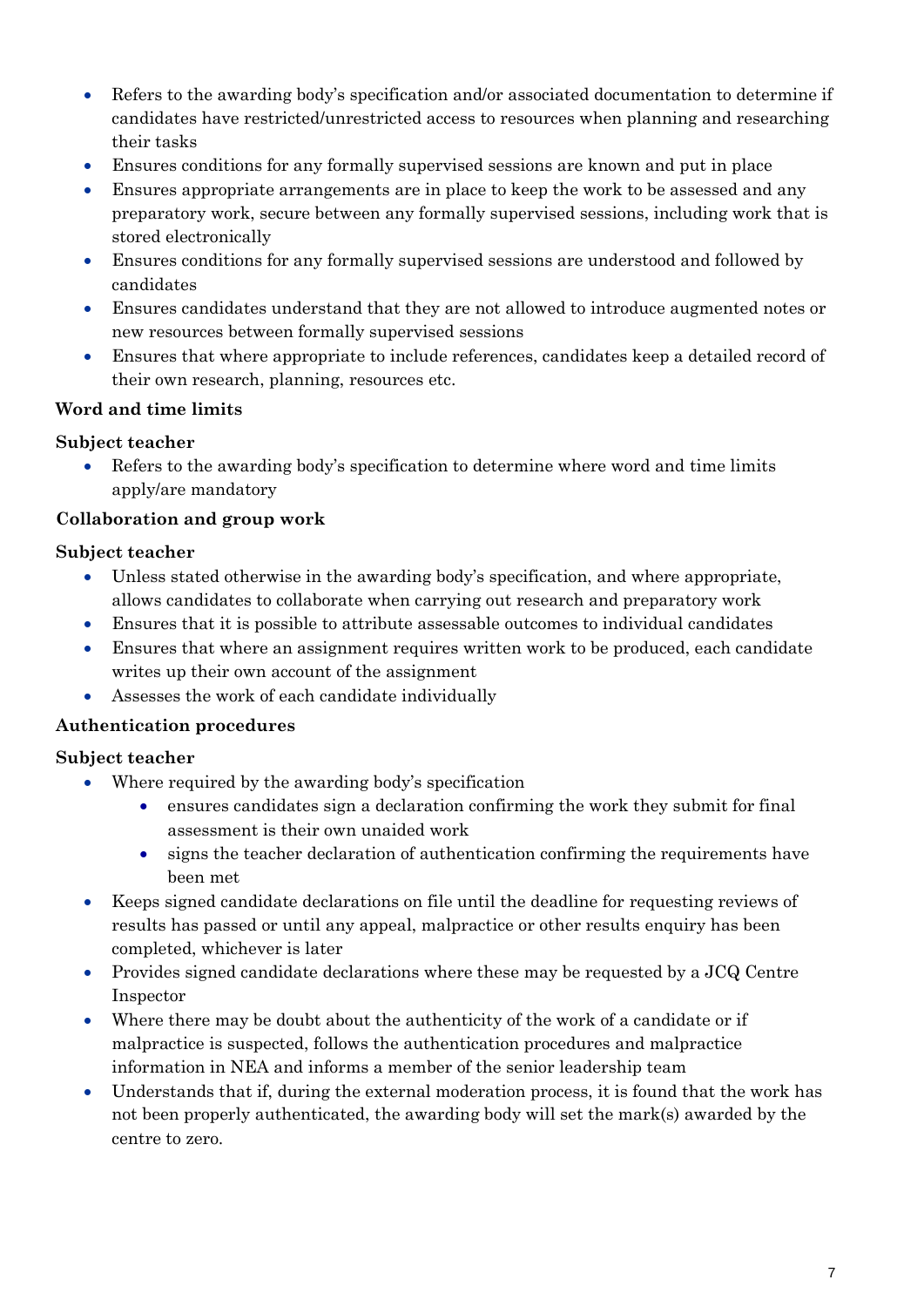#### <span id="page-7-0"></span>**Presentation of work**

#### **Subject teacher**

- Obtains informed consent at the beginning of the course from parents/carers if videos or photographs/images of candidates will be included as evidence of participation or contribution
- Instructs candidates to present work as detailed in NEA unless the awarding body's specification gives different subject-specific instructions
- Instructs candidates to add their candidate number, centre number and the component code of the assessment as a header/footer on each page of their work

#### <span id="page-7-1"></span>**Keeping materials secure**

#### **Subject teacher**

- When work is being undertaken by candidates under formal supervision, ensures work is securely stored between sessions (if more than one session)
- When work is submitted by candidates for final assessment, ensures work is securely stored
- Follows secure storage instructions as defined in NEA 4.8. Notably in a securely locked cabinet/cupboard where access is restricted to the teacher, HoD and Exams Officer.
- Takes sensible precautions when work is taken home for marking
- Stores internally assessed work, including the sample returned after awarding body moderation, securely until the all possible post-results services have been exhausted.
- Reminds candidates of the need to keep their own work secure at all times and not share completed or partially completed work on-line, on social media or through any other means (Remind candidates of the contents of the JCQ Information for Candidates – Social Media document)
- Where work is stored electronically, liaises with ARK IT support & Exams Officer to ensure the protection and back-up of candidates' work and that appropriate arrangements are in place to restrict access to it between sessions.
- Understand that during the period from the submission of work for formal assessment until the deadline for requesting a review of results, copies of work may be used for other purposes, provided that the originals are stored securely as required.

#### **ARK IT Support**

- In consultation with the Exams Officer, ensures appropriate arrangements are in place to restrict access between sessions to candidates' work where work is stored electronically.
- Employs an effective back-up strategy so that an up to date archive of candidates' work is maintained.

## <span id="page-7-2"></span>**Task marking – externally assessed components**

#### <span id="page-7-3"></span>**Conduct of externally assessed work**

- Liaises with the Exams Officer regarding the arrangements for of any externally assessed components of a specification which must be conducted within a window of dates specified by the awarding body where applicable, according to JCQ Instructions for conducting examinations
- Liaises with the Visiting Examiner where this may be applicable to any externally assessed component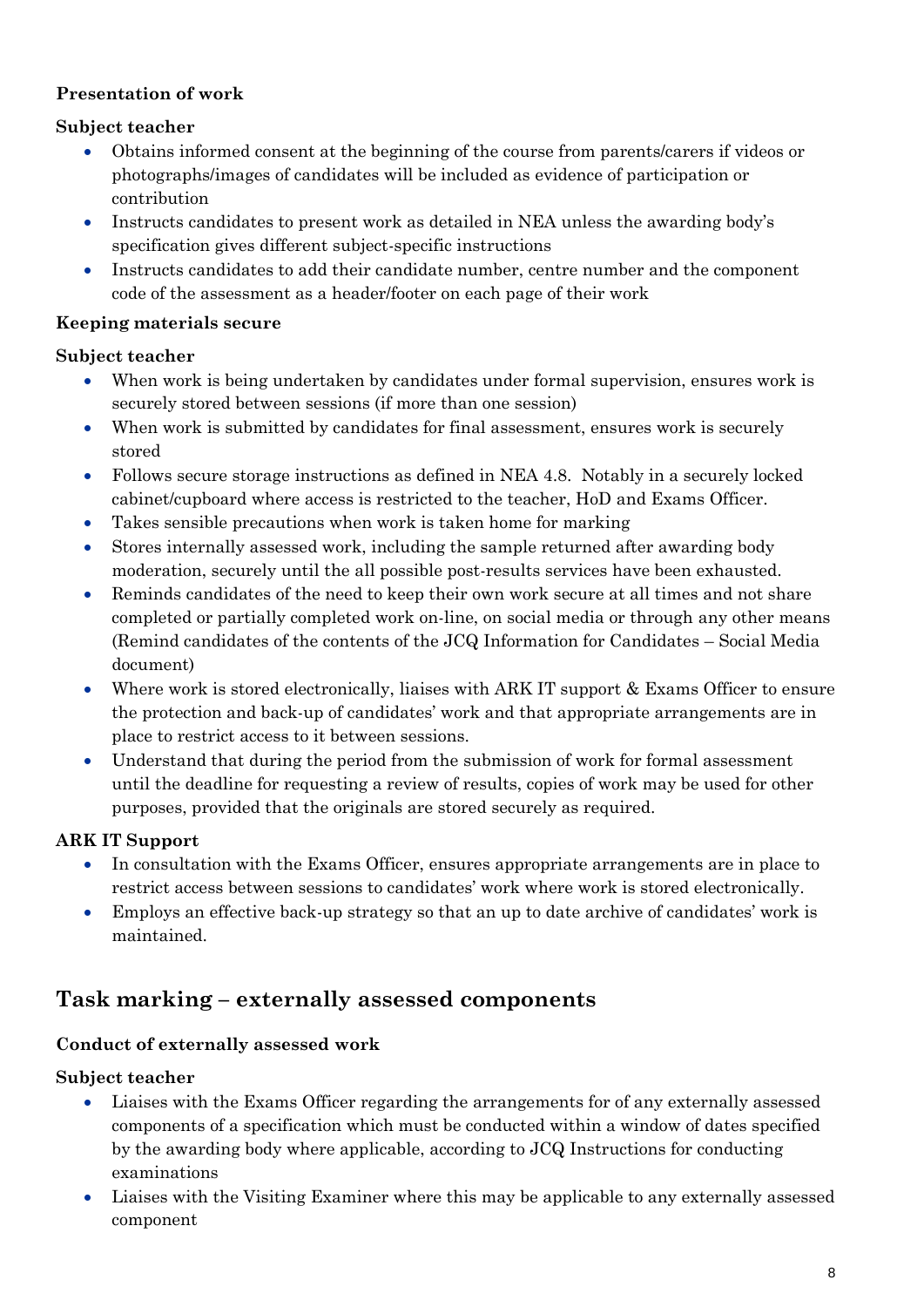#### **Exams officer**

- Assists with timetabling, rooming and invigilation where and if this is applicable to any externally assessed non-examination component of a specification
- Conducts the externally assessed component within the window specified by the awarding body and where applicable, according to JCQ Instructions for conducting examinations

#### <span id="page-8-0"></span>**Submission of work**

#### **Subject teacher**

• Pays close attention to the completion of the attendance register, if applicable

#### **Exams officer**

- Provides the attendance register to the subject teacher
- Ensures the awarding body's attendance register for any externally assessed component is completed
- Where candidates' work must be despatched to an awarding body's examiner, ensures this is completed by the specific date specified by the awarding body
- Keeps a copy of the attendance register until after the deadline for reviews of results for the exam series
- Packages the work as required by the awarding body and attaches the examiner address label
- Ensures that the package in which work is despatched is robust and securely sealed
- Despatches the work to the awarding body's instructions by the required deadline

## <span id="page-8-1"></span>**Task marking – internally assessed components**

#### <span id="page-8-2"></span>**Marking and annotation**

#### **Head of Centre**

- Makes every effort to avoid situations where a candidate is assessed by a person who has a close personal relationship with the candidate, for example, members of their family (which include step-family, foster family and similar close relationships) or close friends and their immediate family (e.g son/daughter)
- Where this cannot be avoided, ensures the possible conflict of interest is declared to the relevant awarding body and the marked work is submitted for moderation whether or not it is part if the moderation sample

#### **Head of Department/ Faculty**

• Sets timescales for teachers to inform candidates of their centre-assessed marks that will allow sufficient time for a candidate to appeal an internal assessment decision/request a review of the centre's marking prior to the marks being submitted to the awarding body external deadline.

- Accesses awarding body training/updates as required to ensure familiarity with the mark scheme/marking process
- Marks candidates' work in accordance with the marking criteria provided by the awarding body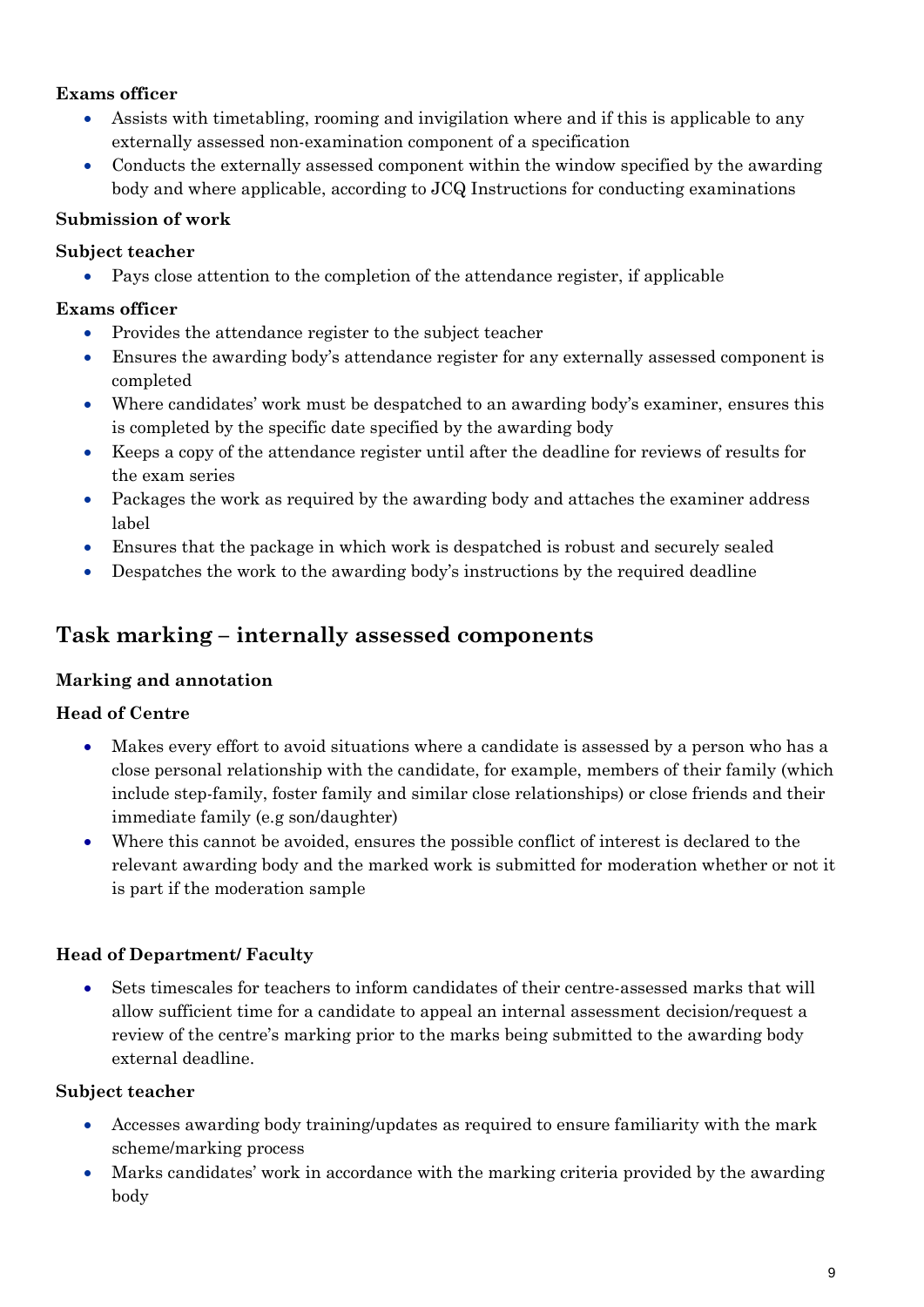- Annotates candidates' work as required to facilitate internal standardisation of marking and enable external moderation to check that marking is in line with the assessment criteria
- Informs candidates of their marks which could be subject to change by the awarding body moderation process
- Ensures candidates are informed of the timescale set by the HoD/F or indicated in '*Charter Academy internal appeals procedure'* to enable an internal appeal/request for a review of marking to be submitted by a candidate and the outcome known before final marks are submitted to the awarding body

#### <span id="page-9-0"></span>**Internal standardisation**

#### **Head of Department/ Faculty or Lead Internal Verifier**

- Ensures that internal standardisation of marks across assessors and teaching groups takes place as required and to sequence
- Supports staff not familiar with the mark scheme (e.g. NQTs, supply staff etc.)
- Ensures accurate internal standardisation for example by
	- obtaining reference materials at an early stage in the course
	- holding a preliminary trial marking session prior to marking
	- carrying out further trial marking at appropriate points during the marking period
	- after most marking has been completed, holds a further meeting to make final adjustments
	- making final adjustments to marks prior to submission
	- retaining work and evidence of standardisation
- Retains evidence that internal standardisation has been carried out

#### **Subject teacher**

- Indicates on work (or cover sheet) the date of marking
- Marks to common standards
- Keeps candidates work secure until after the closing date for review of results for the series concerned or until any appeal, malpractice or other results enquiry has been completed, whichever is later

#### <span id="page-9-1"></span>**Submission of marks and work for moderation**

#### **Head of Department/ Faculty**

- With the EO, inputs and submits marks online via the awarding body secure extranet site, keeping a record of the marks awarded to the external deadline/Provides marks to the Exams Officer to the internal deadline
- Where responsible for marks input, ensures checks are made that marks for any additional candidates are submitted and ensures mark input is checked before submission to avoid transcription errors
- Provides the moderation sample to the Exams Officer to the internal deadline, keeping a record of the work submitted
- Ensures that where a candidate's wok has been facilitated by a scribe or practical assistant, the relevant completed cover sheet is securely attached to the front of the work and sent to the moderator in addition to the sample requested
- Ensures the moderator is provided with authentication of candidates' work, confirmation that internal standardisation has been undertaken and any other subject-specific information where this may be required by the awarding body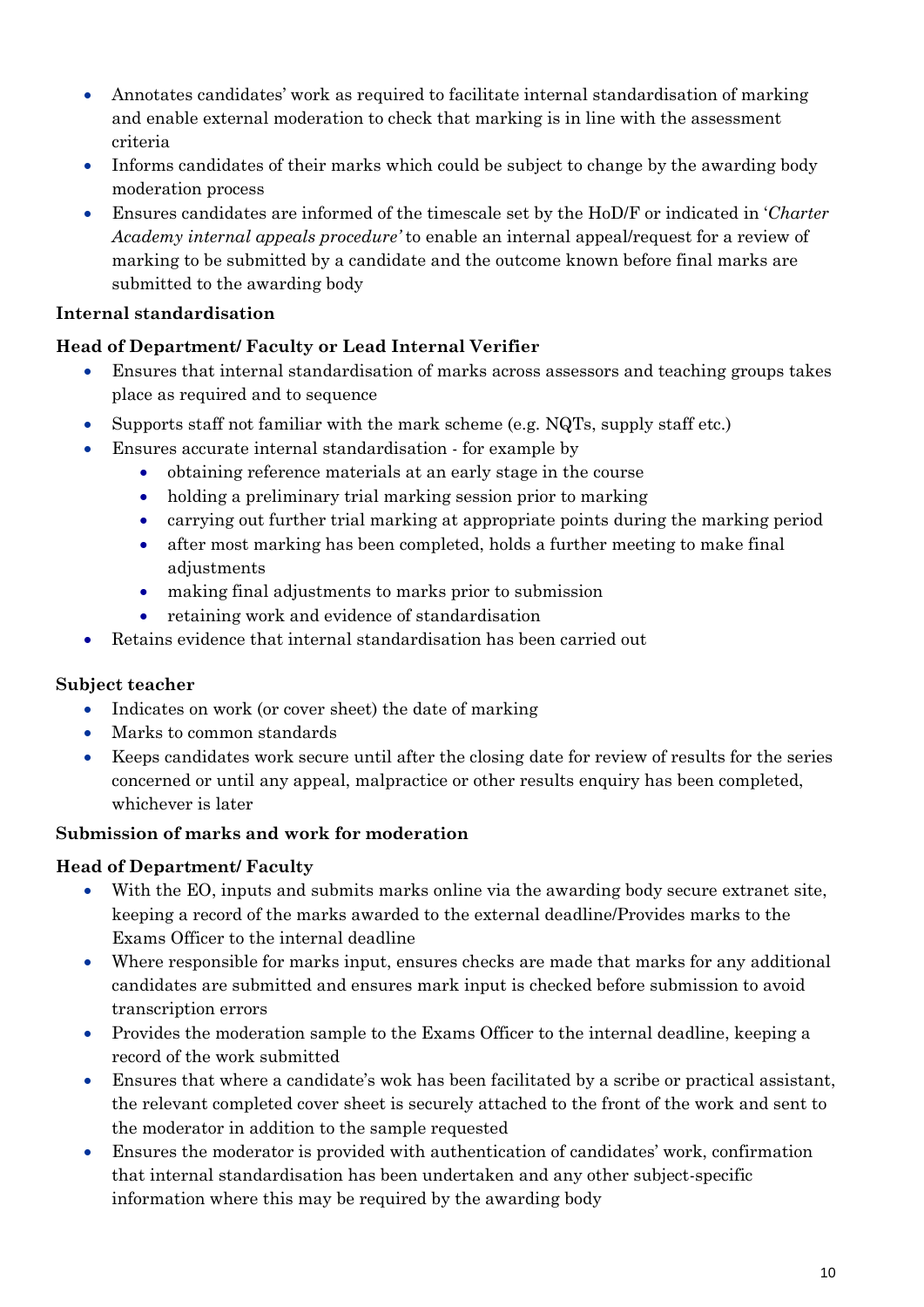• Submits any supporting documentation required by the awarding body/Provides the Exams Officer with any Supporting documentation

#### **Exams officer**

- With the HoD/F, inputs and submits marks online via the awarding body secure extranet site, keeping a record of the marks submitted to the external deadline
- Where responsible for marks input, ensures checks are made that marks for any additional candidates are submitted and ensures mark input is checked before submission to avoid transcription errors
- Submits the requested samples of candidates' work to the moderator by the awarding body deadline, keeping a record of the work submitted
- Ensures that for postal moderation
	- work is dispatched in packaging provided by the awarding body
	- moderator label(s) provided by the awarding body are affixed to the packaging
	- proof of dispatch is obtained and kept on file until the successful issue of final results
- Through the HoD, ensures the moderator is provided with authentication of candidates' work, confirmation that internal standardisation has been undertaken and any other subject-specific information where this may be required
- Submits any supporting documentation required by the awarding body, as provided by the HoD

#### <span id="page-10-0"></span>**Storage and retention of work after submission of marks**

#### **Head of Department/ Faculty**

- Retains all marked candidates' work (including any sample returned after moderation) under secure conditions for the required retention period
- In liaison with Ark IT Support and the Exams Officer, takes steps to protect any work stored electronically from corruption and has a back-up procedure in place
- Retains evidence of work where retention may be a problem (for example, photos of artefacts etc.)

#### **Exams officer**

- Keeps a record of names and candidate numbers for candidates whose work was included in the moderation sample
- Ensures retention of all marked candidates' work (including any sample returned after moderation) under secure conditions until after the deadline for enquiries about results
- Ensures any sample returned after moderation is logged and returned to the subject teacher for secure storage and required retention

#### <span id="page-10-1"></span>**External moderation – the process**

#### **Head of Department/ Faculty**

- Ensures that awarding body or its moderator receive the correct samples of candidates' work
- Where relevant, liaises with the awarding body/moderator where the moderator visits the centre to mark the sample of work
- Complies with any request from the moderator for remaining work or further evidence of the centre's marking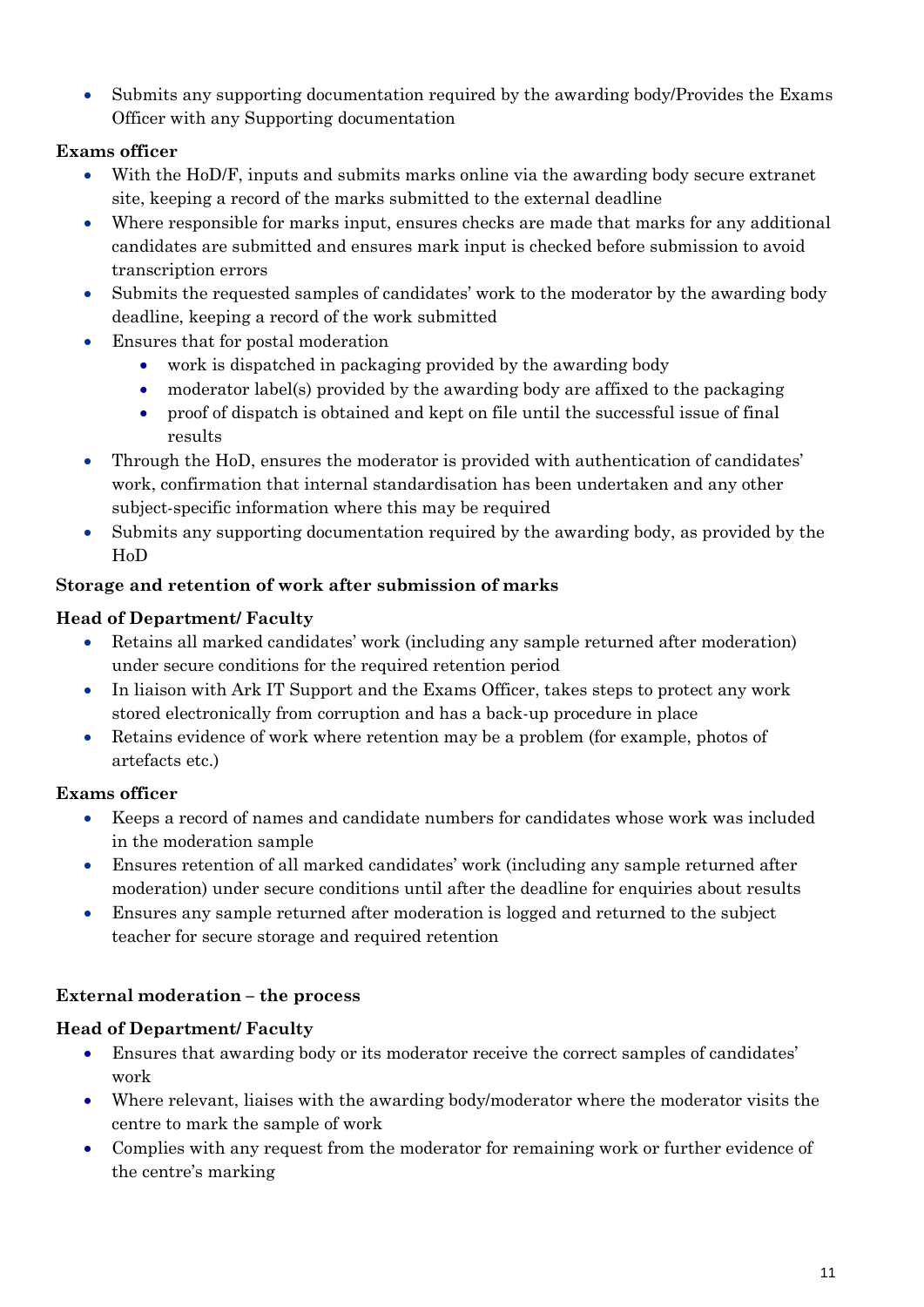#### <span id="page-11-0"></span>**External moderation - feedback**

#### **Head of Department/ Faculty**

- Checks the final moderated marks when issued to the centre when the results are published
- Checks moderator reports and ensures that any remedial action, if necessary, is undertaken before the next examination series

#### **Exams officer**

- Accesses or signposts moderator reports to relevant staff
- Takes remedial action, if necessary, where feedback may relate to centre administration

## <span id="page-11-1"></span>**Access arrangements and reasonable adjustments**

#### **Subject teacher**

• Works with the SENC<sub>o</sub> to ensure any access arrangements for eligible candidates are applied to assessments

#### **Special educational needs coordinator (SENCo)**

- Follows the regulations and guidance in the JCQ publication *Access Arrangements and Reasonable Adjustments* in relation to non-examination assessments.
- Where arrangements do not undermine the integrity of the qualification and is the candidate's normal way of working, will ensure access arrangements are in place and awarding body approval, where required, has been obtained prior to assessments taking place
- Makes subject teachers aware of any access arrangements for eligible candidates which need to be applied to assessments
- Works with subject teachers to ensure requirements for access arrangement candidates requiring the support of a facilitator in assessments are met
- Ensures that staff acting as an access arrangement facilitator are fully trained in their role

## <span id="page-11-2"></span>**Special consideration and loss of work**

#### **Subject teacher and HoD**

- Understands that a candidate may be eligible for special consideration in assessments in certain situations where a candidate
	- is absent
	- produces a reduced quantity of work
- Liaises with the Exams Officer to report loss of work to the awarding body

#### **Exams officer**

- Refers to/directs relevant staff to the JCQ publication *A guide to the special consideration process* 
	- Where a candidate is eligible, submits an application for special consideration via the awarding body's secure extranet site to the prescribed timescale
	- Where application for special consideration via the awarding body's secure extranet site is not applicable, submits the required form to the awarding body to the prescribed timescale
	- Keeps required evidence on file to support the application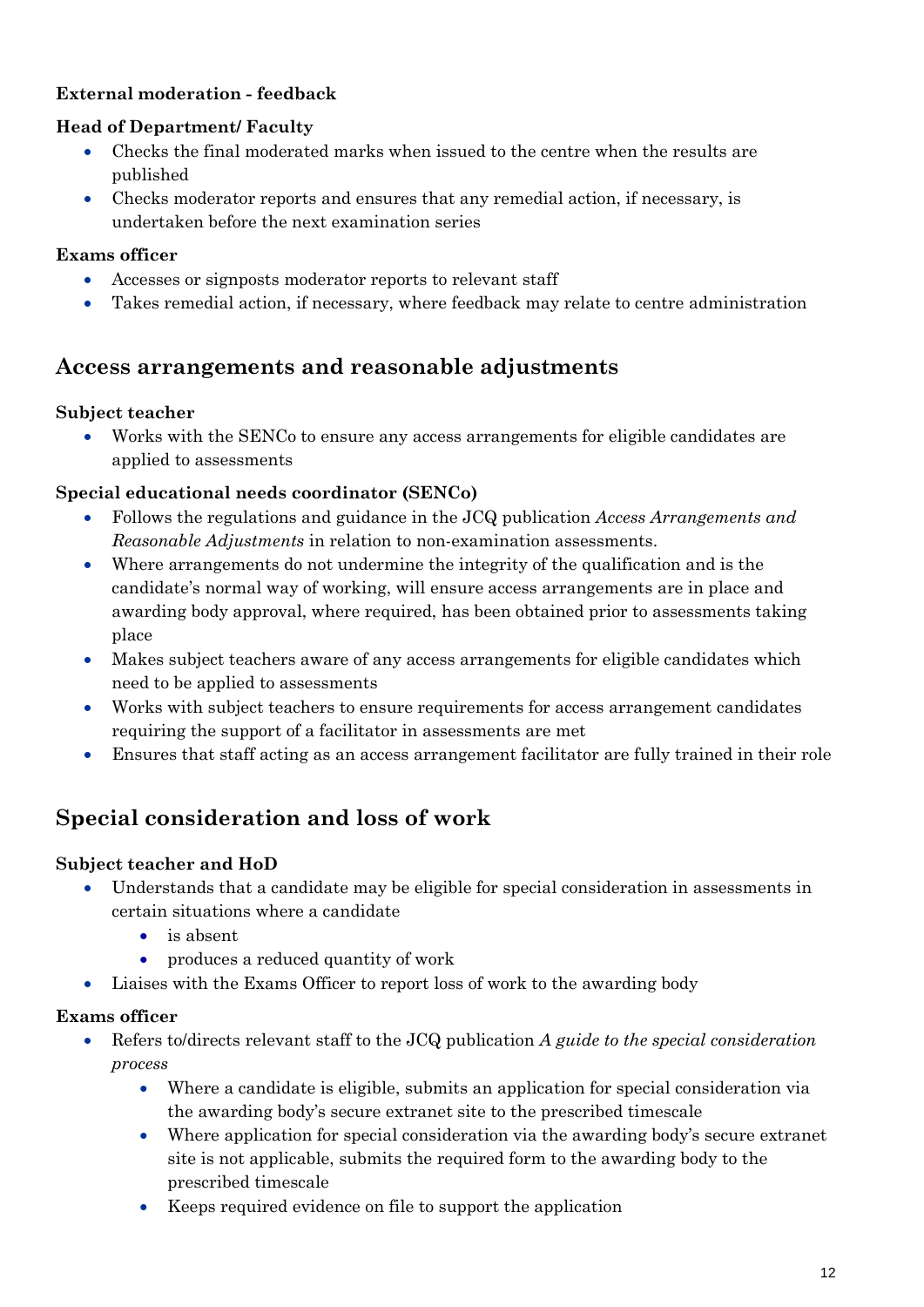Refers to/directs relevant staff to Form  $15 - JCQ/LCW$  and where applicable submits to the relevant awarding body

# <span id="page-12-0"></span>**Malpractice**

#### **Head of centre**

- Understands the responsibility to immediately report to the relevant awarding body any alleged, suspected or actual incidents of malpractice involving candidates, teachers, invigilators or other administrative staff
- Is familiar with the JCQ publication *Suspected Malpractice in Examinations and Assessments: Policies and Procedures*
- Ensures that those members of teaching staff involved in the direct supervision of candidates producing non-examination assessment are aware of the potential for malpractice and ensures that teaching staff are reminded that failure to report allegations of malpractice or suspected malpractice constitutes malpractice in itself

#### **Subject teacher**

- Is aware of the JCQ *Notice to Centres - Sharing NEA material and candidates' work* to mitigate against candidate and centre malpractice
- Ensures candidates understand what constitutes malpractice in non-examination assessments
- Ensures candidates understand the JCQ document *Information for candidates - nonexamination assessments*
- Ensures candidates understand the JCQ document *Information for candidates - Social Media*
- Escalates and reports any alleged, suspected or actual incidents of malpractice involving candidates to the Exams Officer and Head of Centre

#### **Exams officer**

- Signposts the JCQ publication *Suspected Malpractice in Examinations and Assessments: Policies and Procedures* to the Head of Centre
- Signposts the JCQ *Notice to Centres - Teachers sharing assessment material and candidates' work* to Heads of Department
- Signposts candidates to the relevant JCQ information for candidates documents
- Where required, supports the head of centre in investigating and reporting incidents of alleged, suspected or actual malpractice

## <span id="page-12-1"></span>**Post-results services**

#### **Head of centre**

- If familiar with the JCQ publication Post-Results Services
- Ensures the '*Charter Academy* I*nternal appeals procedure'* clearly details the procedure to be followed by candidates (or their parents/carers) appealing against a centre decision not to support a clerical check, a review of results or an appeal

#### **Head of Department/ Faculty**

• Provides relevant support to subject teachers making decisions about reviews of results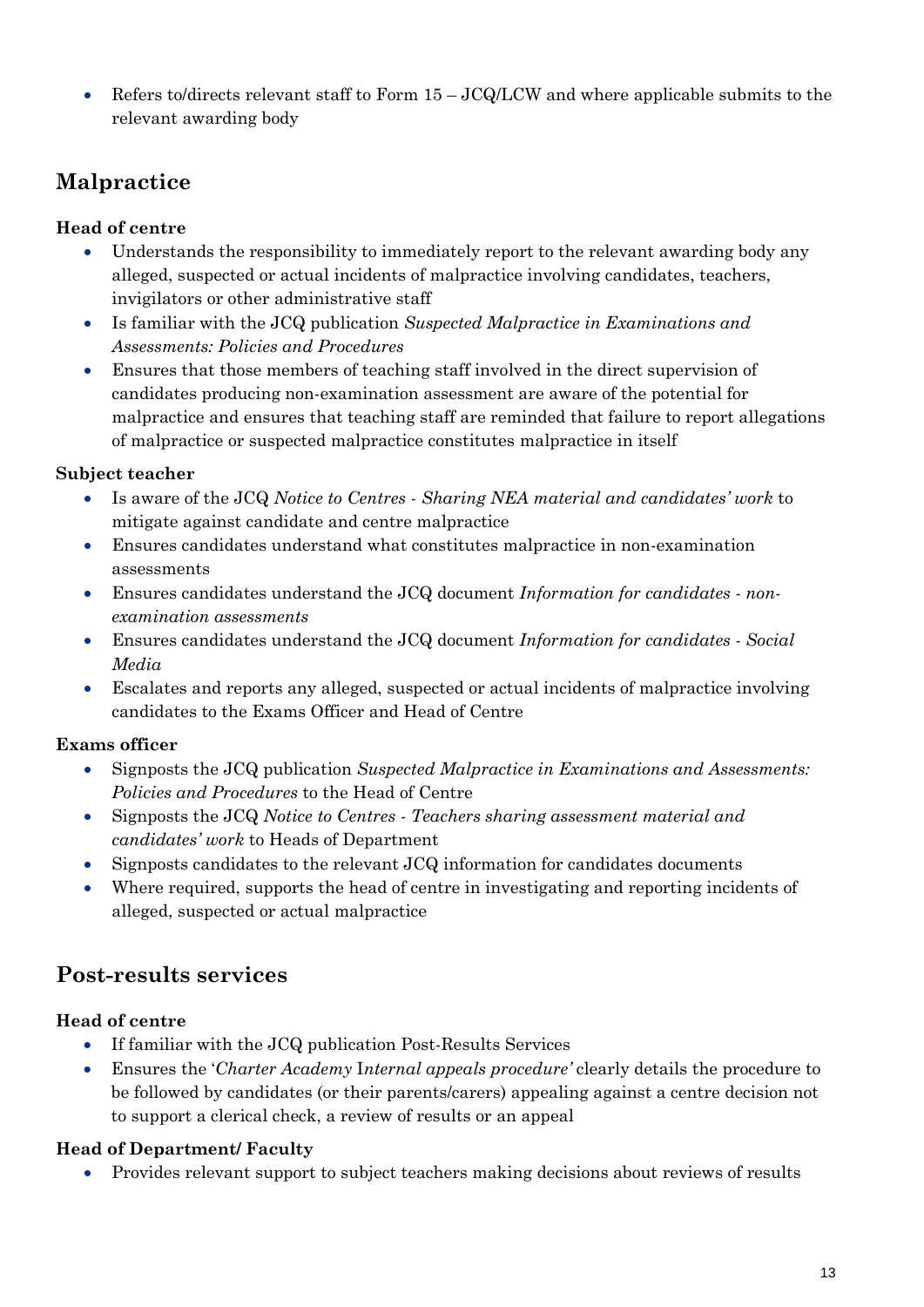#### **Subject teacher**

- Provides advice and guidance to candidates on their results and the post-results services available
- Provides the exams officer with the original sample or relevant sample of candidates' work that may be required for a review of moderation to the internal deadline
- Supports the exams officer in collecting candidate consent where required

#### **Exams officer**

- Is aware of the individual post-results services available for externally assessed and internally assessed components of non-examination assessments as detailed in the JCQ publication *Post Results Services* (Information and guidance to centres...)
- Provides/signposts relevant centre staff and candidates to post-results services information
- Ensures any requests for post-results services that are available to non-examination
- assessments are submitted online via the awarding body secure extranet site to deadline
- Collects candidate consent where required

## <span id="page-13-0"></span>**Spoken Language Endorsement for GCSE English Language specifications designed for use in England**

#### **Head of centre**

• Returns the online 'Head of Centre declaration' at the time of the National Centre Number Register Annual Update, confirming that all reasonable steps have been or will be taken to ensure that all candidates at the centre have had, or will have, the opportunity to undertake the Spoken Language endorsement

#### **Head of Department/ Faculty or Lead Internal Verifier**

- Ensures the appropriate arrangements are in place for internal standardisation of assessments
- Confirms understanding of the *Spoken Language Endorsement for GCSE English Language specifications designed for use in England* and ensures any relevant JCQ/awarding body instructions are followed
- Ensures the required task setting and task taking instructions are followed by subject teachers
- Ensures subject teachers assess candidates, either live or from recordings, using the common assessment criteria
- Ensures for monitoring purposes, audio-visual recordings of the presentations of a sample of candidates are provided

#### **Subject teacher**

- Ensures all the requirements in relation to the endorsement are known and understood
- Follows the required task setting and task taking instructions
- Assesses candidates, either live or from recordings, using the common assessment criteria
- Provides audio-visual recordings of the presentations of a sample of candidates for monitoring purposes
- Follows the awarding body's instructions for the submission of grades (*Pass, Merit, Distinction* or *Not Classified*) and the storage and submission of recordings

#### **Exams officer**

• Follows the awarding body's instructions for the submission of grades recordings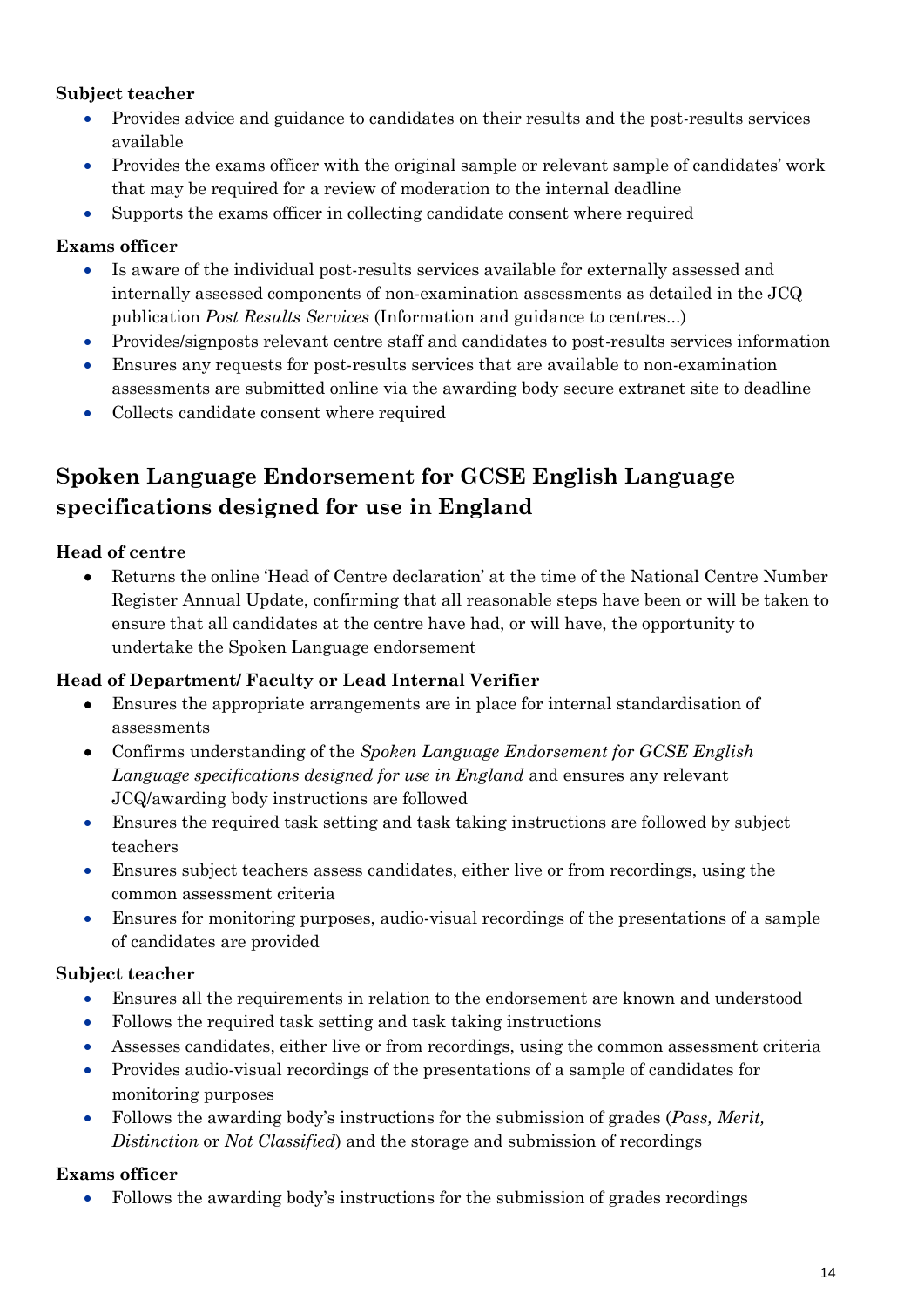# **Qualification/Subject specific additional information**

#### **GCSE Art & Design**

• JCQ's *Instructions for conducting examinations* are followed for the conduct of externally set components.

#### **NCFE Business and Enterprise**

- Refer to NCFE document 'Regulations for the Conduct of Synoptic Project'
- Must be completed in 21 hours
- Secure logins (e.g. Assessment Accounts) to be used that allow access only during supervised sessions.

#### **GCSE Drama**

- Comp. 1 Evaluation of the final performance or design to be completed under supervised conditions. If evaluation is to be typed, Assessment Accounts to be provided.
- Comp. 2 Performing from a Text \*\*2021/22 only will be internally assessed by the teacher and externally moderated by WJEC and will therefore follow the same submission arrangements as Comp.1

#### **GCSE English Language**

- Spoken Language Endorsement has no marks assigned to a candidate's performance, but is assessed holistically as a grade (P,M,D or NC)
- Audio-visual recordings must be provided for a sample (selected by the school) of candidates. The recording for each candidate's presentation should include questions and feedback from the audience and be complete and un-edited.  $*2021/22$  only, no sample of recordings is required to be submitted\*\*

#### **GCSE Food Preparation and Nutrition**

- Food Investigation Task 15% of total GCSE. Taken from OCR-set task titles released 1st September.
- Food Preparation Task 35% of total GCSE. Taken from OCR-set task titles released 1st November

\*\*2021/22 only complete 2<sup>nd</sup> Food Preparation Task.

#### **GCSE Media Studies**

• Creating Media 30% of total GCSE. Taken from OCR set briefs released in the March of the year before certification.

\*\*2021/22 only prototypes or mock-ups, with supporting evidence as necessary if they have not been able to produce a finished product.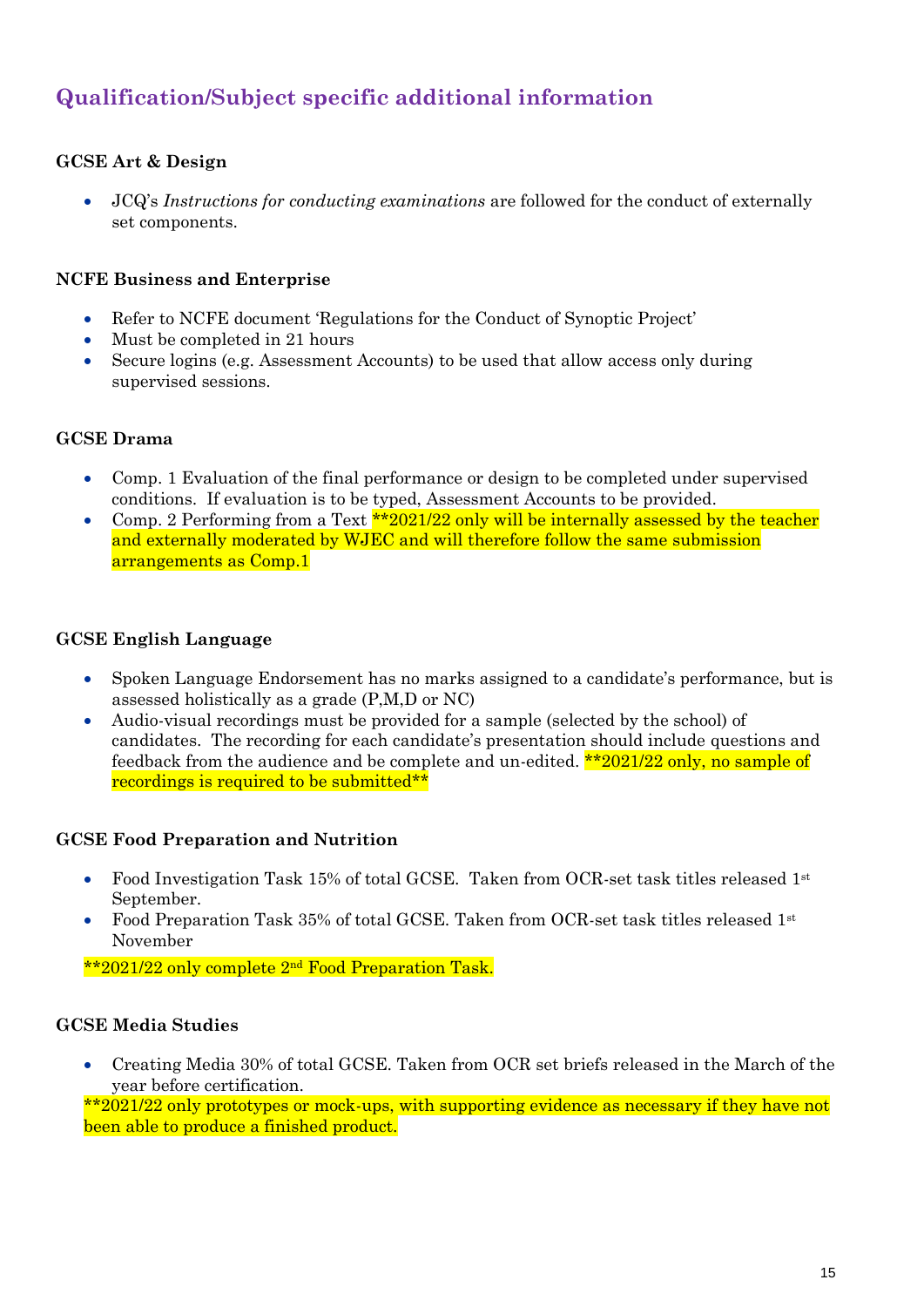#### **GCSE Music**

- Comp. 1 Performance, Solo & Ensemble recording, score/reference material
- Comp. 2 Composition,  $x^2$  recording and score/write-up

\*\*2020/21 Performance lengths will reduce and no requirement to perform as part of an ensemble, Composition length will also reduce and will be single free composition not to a set brief.

#### **NCFE Health and Fitness**

- Refer to NCFE document 'Regulations for the Conduct of Synoptic Project'
- Must be completed in 21 hours
- Secure logins (e.g. Assessment Accounts) to be used that allow access only during supervised sessions.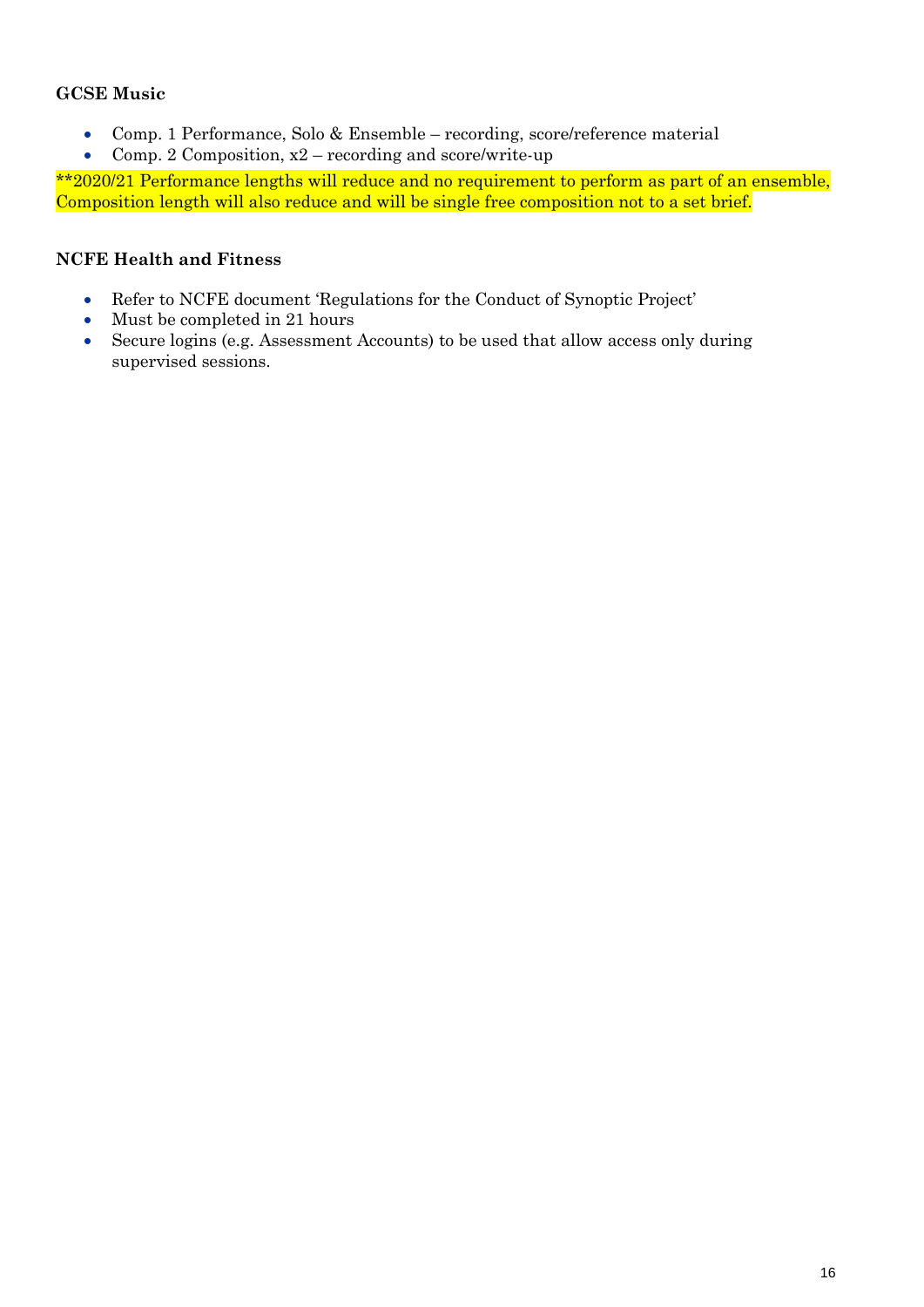# <span id="page-16-0"></span>**Management of issues and potential risks associated with nonexamination assessments**

| <b>Issue/Risk</b>                                                                                                                       | Centre actions to manage issue/mitigate risk                                                                                                                                                                                                                                                                                                                                                                                                                                                                                                                                                                                                                                                                                                                                                                                          | Action by                                                      |
|-----------------------------------------------------------------------------------------------------------------------------------------|---------------------------------------------------------------------------------------------------------------------------------------------------------------------------------------------------------------------------------------------------------------------------------------------------------------------------------------------------------------------------------------------------------------------------------------------------------------------------------------------------------------------------------------------------------------------------------------------------------------------------------------------------------------------------------------------------------------------------------------------------------------------------------------------------------------------------------------|----------------------------------------------------------------|
| Centre staff malpractice                                                                                                                | Records confirm that relevant centre staff are familiar with<br>and follow:<br>JCQ Instructions for conducting non-examination<br>assessments<br>JCQ Notice to Centres - Sharing NEA material and<br>$\bullet$<br>candidates' work                                                                                                                                                                                                                                                                                                                                                                                                                                                                                                                                                                                                    | Exams Officer<br>Head of<br>Department/<br>Faculty             |
| Candidate malpractice                                                                                                                   | Records confirm that candidates are informed and understand<br>they must not:<br>Submit work which is not their own<br>Make available their work to other candidates through<br>any medium<br>Allow other candidates to have access to their own<br>independently sourced material<br>Assist other candidates to produce work<br>Use books, the internet or other sources without<br>acknowledgement or attribution<br>Submit work that has been word processed by a third<br>party without acknowledgement<br>Include inappropriate, offensive or obscene material<br>Records confirm that candidates have been made aware of the<br>JQC documents Information for candidates - non-examination<br>assessments and Information for candidates - Social Media<br>and understand that they must not post their work on social<br>media | Exams Officer<br>Head of<br>Department/<br>Faculty<br>Teachers |
| <b>Task setting</b>                                                                                                                     |                                                                                                                                                                                                                                                                                                                                                                                                                                                                                                                                                                                                                                                                                                                                                                                                                                       |                                                                |
| Awarding body set task: IT<br>failure/corruption of task<br>details where set task details<br>accessed from the awarding<br>body online | Awarding body key date for accessing/downloading set task<br>noted prior to start of course<br>IT systems checked prior to key date<br>Alternative IT system used to gain access<br>Awarding body contacted to request direct email of task details                                                                                                                                                                                                                                                                                                                                                                                                                                                                                                                                                                                   | Exams Officer<br><b>ARK IT</b><br>Support                      |
| Centre set task: Subject<br>teacher fails to meet the<br>assessment criteria as detailed<br>in the specification                        | Ensures that subject teachers access awarding body training<br>information, practice materials etc.<br>Records confirmation that subject teachers understand the task<br>setting arrangements as defined in the awarding body's<br>specification<br>Samples assessment criteria in the centre set task                                                                                                                                                                                                                                                                                                                                                                                                                                                                                                                                | Head of<br>Department/<br>Faculty<br>Exams Officer             |
| Candidates do not understand<br>the marking criteria and what<br>they need to do to gain credit                                         | A simplified version of the awarding body's marking criteria<br>described in the specification that is not specific to the work of<br>an individual candidate or group of candidates is produced for<br>candidates<br>Records confirm all candidates understand the marking criteria<br>Candidates confirm/record they understand the marking<br>criteria                                                                                                                                                                                                                                                                                                                                                                                                                                                                             | Teachers<br>Head of<br>Department/<br>Faculty<br>Exams Officer |
| Subject teacher long term<br>absence during the task<br>setting stage                                                                   | See centre's exam contingency plan - Teaching staff extended<br>absence at key points in the exam cycle                                                                                                                                                                                                                                                                                                                                                                                                                                                                                                                                                                                                                                                                                                                               | Head of<br>Department/<br>Faculty                              |
| <b>Issuing of tasks</b>                                                                                                                 |                                                                                                                                                                                                                                                                                                                                                                                                                                                                                                                                                                                                                                                                                                                                                                                                                                       |                                                                |
| Awarding body set task not<br>issued to candidates on time                                                                              | Awarding body key date for accessing set task as detailed in the<br>specification noted prior to start of course<br>Course information issued to candidates contains details when<br>set task will be issued and needs to be completed by<br>Set task accessed well in advance to allow time for planning,<br>resourcing and teaching                                                                                                                                                                                                                                                                                                                                                                                                                                                                                                 | Exams Officer<br>Head of<br>Department/<br>Faculty             |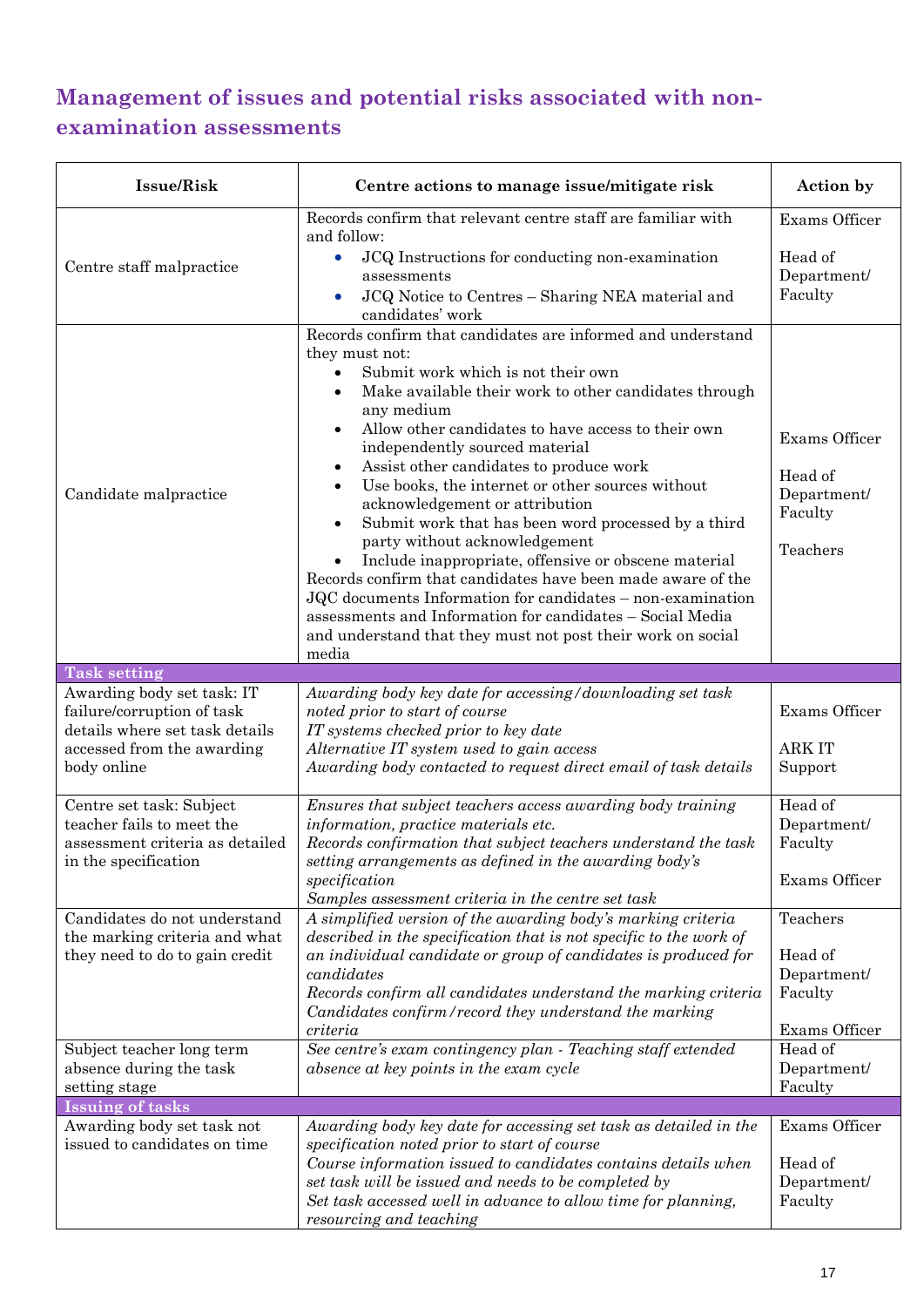|                                                                                                                                                                               |                                                                                                                                                                                                                                                                                                                                                                                                                                                                         | Teachers                                                                |
|-------------------------------------------------------------------------------------------------------------------------------------------------------------------------------|-------------------------------------------------------------------------------------------------------------------------------------------------------------------------------------------------------------------------------------------------------------------------------------------------------------------------------------------------------------------------------------------------------------------------------------------------------------------------|-------------------------------------------------------------------------|
| The wrong task is given to<br>candidates                                                                                                                                      | Ensures course planning and information taken from the<br>awarding body's specification confirms the correct task will be<br>issued to candidates<br>Awarding body guidance sought where this issue remains<br>unresolved                                                                                                                                                                                                                                               | Head of<br>Department/<br>Faculty<br>Exams Officer                      |
| Subject teacher long term<br>absence during the issuing of<br>tasks stage                                                                                                     | See centre's exam contingency plan - Teaching staff extended<br>absence at key points in the exam cycle                                                                                                                                                                                                                                                                                                                                                                 | Head of<br>Department/<br>Faculty                                       |
| A candidate (or parent/carer)<br>expresses concern about<br>safeguarding, confidentiality<br>or faith in undertaking a task<br>such as a presentation that<br>may be recorded | Ensures the candidate's presentation does not form part of the<br>sample which will be recorded.<br>Contacts the awarding body at the earliest opportunity where<br>unable to record the required number of candidates for the<br>monitoring sample                                                                                                                                                                                                                     | Head of<br>Department/<br>Faculty<br>Exams Officer                      |
| <b>Task taking</b>                                                                                                                                                            |                                                                                                                                                                                                                                                                                                                                                                                                                                                                         |                                                                         |
| <b>Supervision</b>                                                                                                                                                            |                                                                                                                                                                                                                                                                                                                                                                                                                                                                         |                                                                         |
| Planned assessments clash<br>with other centre or candidate<br>activities                                                                                                     | Assessment plan identified for the start of the course<br>Assessment dates/periods included in centre wide calendar                                                                                                                                                                                                                                                                                                                                                     | Head of<br>Department/<br>Faculty<br>Exams Officer                      |
|                                                                                                                                                                               |                                                                                                                                                                                                                                                                                                                                                                                                                                                                         | <b>SLT</b> Lead                                                         |
| Rooms or facilities inadequate<br>for candidates to take tasks<br>under appropriate supervision                                                                               | Timetabling organised to allocate appropriate rooms and IT<br>facilities for the start of the course<br>Staggered sessions arranged where IT facilities insufficient for<br>number of candidates                                                                                                                                                                                                                                                                        | Head of<br>Department/<br>Faculty                                       |
|                                                                                                                                                                               | Whole cohort to undertake written task in large exam venue at<br>the same time (exam conditions do not apply)                                                                                                                                                                                                                                                                                                                                                           | Exams Officer<br><b>SLT</b> Lead                                        |
| Insufficient supervision of<br>candidates to enable work to<br>be authenticated                                                                                               | Confirm subject teachers are aware of and follow the current<br>JCQ publication Instructions for conducting non-examination<br>assessments and any other specific instructions detailed in the<br>awarding body's specification in relation to the supervision of<br>candidates<br>Confirm subject teachers understand their role and<br>responsibilities as detailed in the centre's non-examination<br>assessment policy                                              | Head $of$<br>Department/<br>Faculty<br>Exams Officer<br><b>SLT</b> Lead |
| A candidate is suspected of<br>malpractice prior to<br>submitting their work for<br>assessment                                                                                | Instructions and processes in the current JCQ publication<br>Instructions for conducting non-examination assessments<br>(section 9 Malpractice) are followed<br>An internal investigation and where appropriate internal<br>disciplinary procedures are followed                                                                                                                                                                                                        | Teacher/HoD<br>Exams<br>Officer/SLT<br>Lead                             |
| Access arrangements were not<br>put in place for an assessment<br>where a candidate is approved<br>for arrangements                                                           | Relevant staff are signposted to the JCQ publication A guide to<br>the special consideration process (section 2), to determine the<br>process to be followed to apply for special consideration for the<br>candidate                                                                                                                                                                                                                                                    | Teacher/HoD<br>SENCo/Exams<br>Officer                                   |
| <b>Advice and feedback</b>                                                                                                                                                    |                                                                                                                                                                                                                                                                                                                                                                                                                                                                         |                                                                         |
| Candidate claims appropriate<br>advice and feedback not given<br>by subject teacher prior to<br>starting on their work                                                        | Ensures a centre-wide process is in place for subject teachers to<br>record all information provided to candidates before work<br>begins as part of the centre's quality assurance procedures<br>Regular monitoring of subject teacher completed records and<br>sign-off to confirm monitoring activity<br>Full records kept detailing all information and advice given to<br>candidates prior to starting on their work as appropriate to the<br>subject and component | Head of<br>Department/<br>Faculty<br>Exams Officer                      |
|                                                                                                                                                                               | Candidate confirms/records advice and feedback given prior to<br>starting on their work                                                                                                                                                                                                                                                                                                                                                                                 |                                                                         |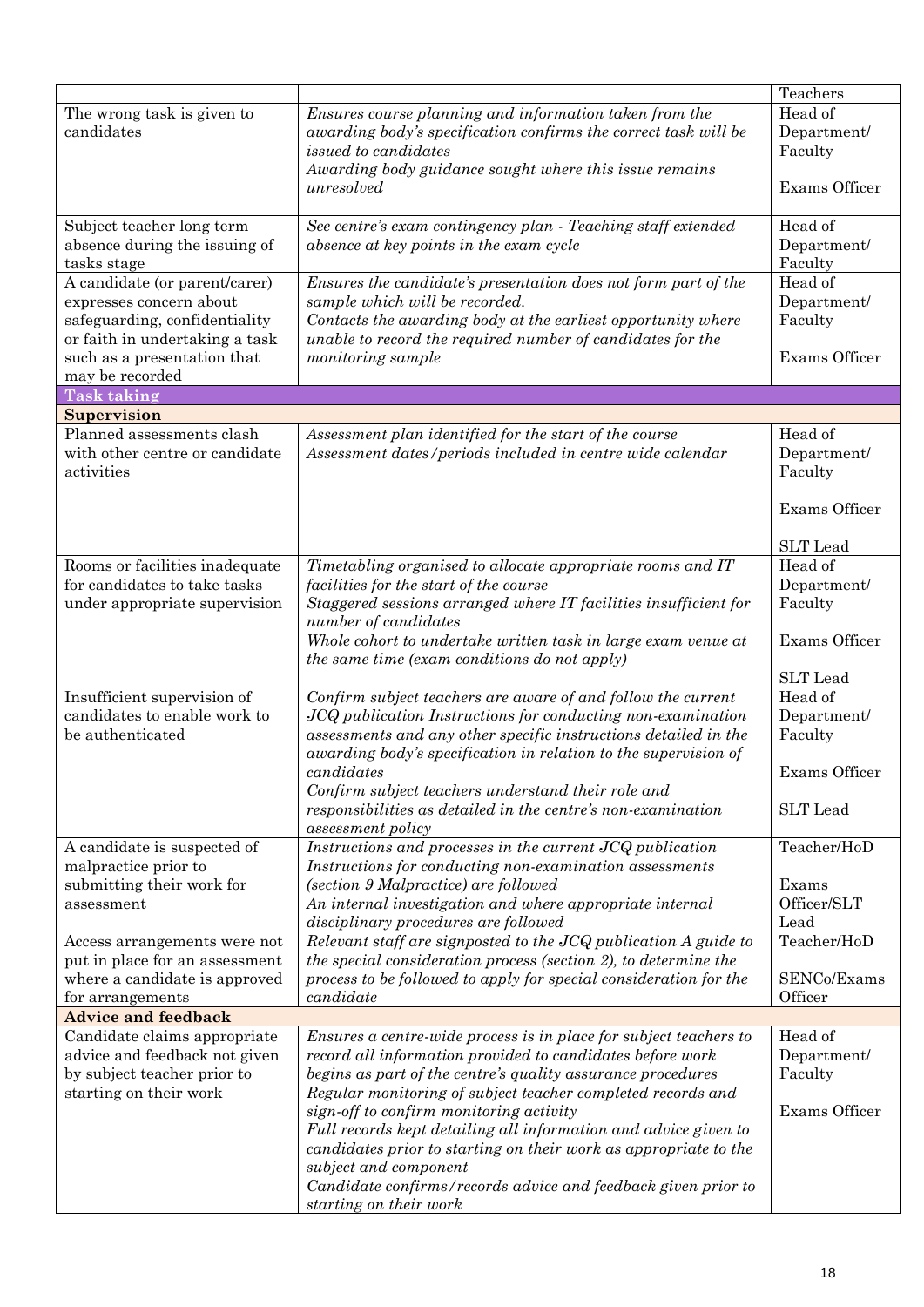| Candidate claims no advice<br>and feedback given by subject<br>teacher during the task-taking | Ensures a centre-wide process is in place for subject teachers to<br>record all advice and feedback provided to candidates during<br>the task-taking stage as part of the centre's quality assurance                                                                                                                                                   | Head of<br>Department/<br>Faculty                  |
|-----------------------------------------------------------------------------------------------|--------------------------------------------------------------------------------------------------------------------------------------------------------------------------------------------------------------------------------------------------------------------------------------------------------------------------------------------------------|----------------------------------------------------|
| stage                                                                                         | procedures<br>Regular monitoring of subject teacher completed records and<br>sign-off to confirm monitoring activity<br>Full records kept detailing all advice and feedback given to<br>candidates during the task-taking stage as appropriate to the                                                                                                  | Exams Officer<br><b>SLT</b> Lead                   |
|                                                                                               | subject and component<br>Candidate confirms/records advice and feedback given during<br>the task-taking stage                                                                                                                                                                                                                                          |                                                    |
| A third party claims that<br>assistance was given to                                          | An investigation is conducted; candidates and subject teacher<br>are interviewed and statements recorded where relevant                                                                                                                                                                                                                                | Exams Officer                                      |
| candidates by the subject<br>teacher over and above that                                      | Records as detailed above are provided to confirm all assistance<br>given                                                                                                                                                                                                                                                                              | <b>SLT</b> Lead<br>Head of Centre                  |
| allowed in the regulations and<br>specification                                               | Where appropriate, a suspected malpractice report is submitted<br>to the awarding body                                                                                                                                                                                                                                                                 |                                                    |
| Candidate does not reference<br>information from published                                    | Candidate is advised at a general level to reference information<br>before work is submitted for formal assessment                                                                                                                                                                                                                                     | Teacher                                            |
| source                                                                                        | Candidate is again referred to the JCQ document Information<br>for candidates: non-examination assessments<br>Candidate's detailed record of his/her own research, planning,<br>resources etc. is regularly checked to ensure continued<br>completion                                                                                                  | Head of<br>Department/<br>Faculty                  |
| Candidate does not set out<br>references as required                                          | Candidate is advised at a general level to review and re-draft<br>the set out of references before work is submitted for formal                                                                                                                                                                                                                        | Teacher                                            |
|                                                                                               | assessment<br>Candidate is again referred to the JCQ document Information<br>for candidates: non-examination assessments<br>Candidate's detailed record of his/her own research, planning,<br>resources etc. is regularly checked to ensure continued<br>completion                                                                                    | Head of<br>Department/<br>Faculty                  |
| Candidate joins the course late<br>after formally supervised task<br>taking has started       | A separate supervised session(s) is arranged for the candidate to<br>catch up                                                                                                                                                                                                                                                                          | Head of<br>Department/<br>Faculty                  |
| Candidate moves to another<br>centre during the course                                        | Awarding body guidance is sought to determine what can be<br>done depending on the stage at which the move takes place                                                                                                                                                                                                                                 | Exams Officer                                      |
| An excluded pupil wants to                                                                    | The awarding body specification is checked to determine if the                                                                                                                                                                                                                                                                                         | Exams Officer                                      |
| complete his/her non-<br>examination assessment(s)                                            | specification is available to a candidate outside mainstream<br>education<br>If so, arrangements for supervision, authentication and                                                                                                                                                                                                                   | <b>SLT</b> Lead                                    |
|                                                                                               | marking are made separately for the candidate                                                                                                                                                                                                                                                                                                          | Head of Centre                                     |
| <b>Resources</b><br>A candidate augments notes                                                | Preparatory notes and the work to be assessed are collected in                                                                                                                                                                                                                                                                                         | Teacher                                            |
| and resources between                                                                         | and kept secure between formally supervised sessions                                                                                                                                                                                                                                                                                                   |                                                    |
| formally supervised sessions                                                                  | Where memory sticks are used by candidates, these are collected<br>in and kept secure between formally supervised sessions<br>Where work is stored on the centre's network, access for<br>candidates is restricted between formally supervised sessions                                                                                                | Head of<br>Department/<br>Faculty                  |
| A candidate fails to<br>acknowledge sources on work                                           | Candidate's detailed record of his/her own research, planning,<br>resources etc. is checked to confirm all the sources used,                                                                                                                                                                                                                           | Teacher                                            |
| that is submitted for<br>assessment                                                           | including books, websites and audio/visual resources<br>Awarding body guidance is sought on whether the work of the<br>candidate should be marked where candidate's detailed records<br>acknowledges sources appropriately<br>Where confirmation is unavailable from candidate's records,<br>awarding body guidance is sought and/or a mark of zero is | Head of<br>Department/<br>Faculty<br>Exams Officer |
|                                                                                               | submitted to the awarding body for the candidate                                                                                                                                                                                                                                                                                                       |                                                    |
| <b>Word and time limits</b>                                                                   |                                                                                                                                                                                                                                                                                                                                                        |                                                    |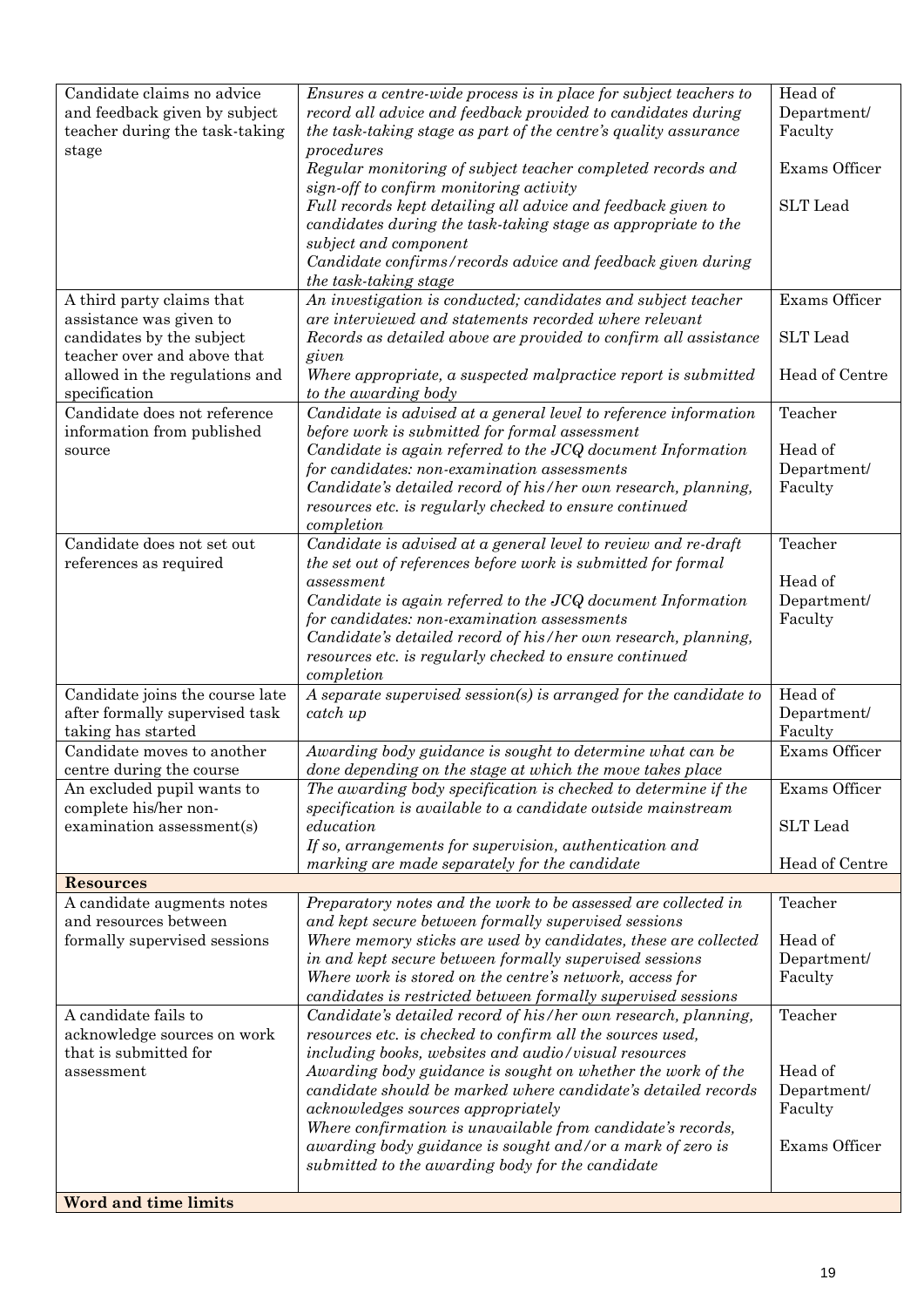| A candidate is penalised by the                                | Records confirm the awarding body specification has been                                                           | Teacher                |
|----------------------------------------------------------------|--------------------------------------------------------------------------------------------------------------------|------------------------|
| awarding body for exceeding                                    | checked to determine if word or time limits are mandatory                                                          |                        |
| word or time limits                                            | Where limits are for guidance only, candidates are discouraged                                                     | Head of                |
|                                                                | from exceeding them                                                                                                | Department/            |
|                                                                | Candidates confirm/record any information provided to them                                                         | Faculty                |
|                                                                | on word or time limits is known and understood                                                                     |                        |
| <b>Collaboration and group work</b>                            |                                                                                                                    |                        |
| Candidates have worked in                                      | Records confirm the awarding body specification has been                                                           | Head of                |
| groups where the awarding<br>body specification states this is | checked to determine if group work is permitted                                                                    | Department/<br>Faculty |
| not permitted                                                  | Awarding body guidance sought where this issue remains<br>unresolved                                               |                        |
|                                                                |                                                                                                                    | Exams Officer          |
| <b>Authentication procedures</b>                               |                                                                                                                    |                        |
| A teacher has doubts about the                                 | Records confirm subject staff have been made aware of the JCQ                                                      |                        |
| authenticity of the work                                       | document Teachers sharing assessment material and                                                                  | Teacher                |
| submitted by a candidate for                                   | candidates' work                                                                                                   |                        |
| internal assessment                                            | Records confirm that candidates have been issued with the                                                          |                        |
|                                                                | current JCQ document Information for candidates: non-                                                              | Head of                |
| Candidate plagiarises other                                    | examination assessments                                                                                            | Department/            |
| material                                                       | Candidates confirm/record that they understand what they                                                           | Faculty                |
|                                                                | need to do to comply with the regulations for non-examination                                                      |                        |
|                                                                | assessments as outlined in the JCQ document Information for                                                        | Exams Officer          |
|                                                                | candidates: non-examination assessments                                                                            |                        |
|                                                                | The candidate's work is not accepted for assessment                                                                |                        |
|                                                                | A mark of zero is recorded and submitted to the awarding body                                                      |                        |
| Candidate does not sign their                                  | Records confirm that candidates have been issued with the                                                          | Teacher                |
| authentication                                                 | current JCQ document Information for candidates: non-                                                              |                        |
| statement/declaration                                          | examination assessments                                                                                            | Head of                |
|                                                                | Candidates confirm/record they understand what they need to                                                        | Department/            |
|                                                                | do to comply with the regulations as outlined in the $JCQ$<br>document Information for candidates: non-examination | Faculty                |
|                                                                | assessments                                                                                                        |                        |
|                                                                | Declaration is checked for signature before accepting the work                                                     | Exams Officer          |
|                                                                | of a candidate for formal assessment                                                                               |                        |
| Subject teacher not available                                  | Ensures a centre-wide process is in place for subject teachers to                                                  | Head of                |
| to sign authentication forms                                   | sign authentication forms at the point of marking candidates                                                       | Department/            |
|                                                                | work as part of the centre's quality assurance procedures                                                          | Faculty                |
|                                                                |                                                                                                                    |                        |
|                                                                |                                                                                                                    | Exams Officer          |
| <b>Presentation of work</b>                                    |                                                                                                                    |                        |
| Candidate does not fully                                       | Cover sheet is checked to ensure it is fully completed before                                                      | Teacher                |
| complete the awarding body's                                   | accepting the work of a candidate for formal assessment                                                            |                        |
| cover sheet that is attached to                                |                                                                                                                    | Head of                |
| their worked submitted for                                     |                                                                                                                    | Department/            |
| formal assessment                                              |                                                                                                                    | Faculty                |
| <b>Keeping materials secure</b>                                |                                                                                                                    |                        |
| Candidates work between<br>formal supervised sessions is       | Records confirm subject teachers are aware of and follow                                                           | Head of<br>Department/ |
| not securely stored                                            | current JCQ publication Instructions for conducting non-<br>examination assessments                                | Faculty                |
|                                                                | Regular monitoring/internal audit ensures subject teacher use                                                      |                        |
|                                                                | of appropriate secure storage                                                                                      | Exams Officer          |
|                                                                |                                                                                                                    |                        |
| Adequate secure storage not                                    | Records confirm adequate/sufficient secure storage is available                                                    | Head of                |
| available to subject teacher                                   | to subject teacher prior to the start of the course                                                                | Department/            |
|                                                                | Alternative secure storage sourced where required                                                                  | Faculty                |
|                                                                |                                                                                                                    |                        |
|                                                                |                                                                                                                    | Exams Officer          |
| Candidates work produced                                       | Records confirm subject teachers are aware of and follow                                                           | Head of                |
| electronically is not securely                                 | current JCQ Instructions for conducting non-examination                                                            | Dept/Fac               |
| stored                                                         | assessments.                                                                                                       |                        |
|                                                                |                                                                                                                    | Exams Officer          |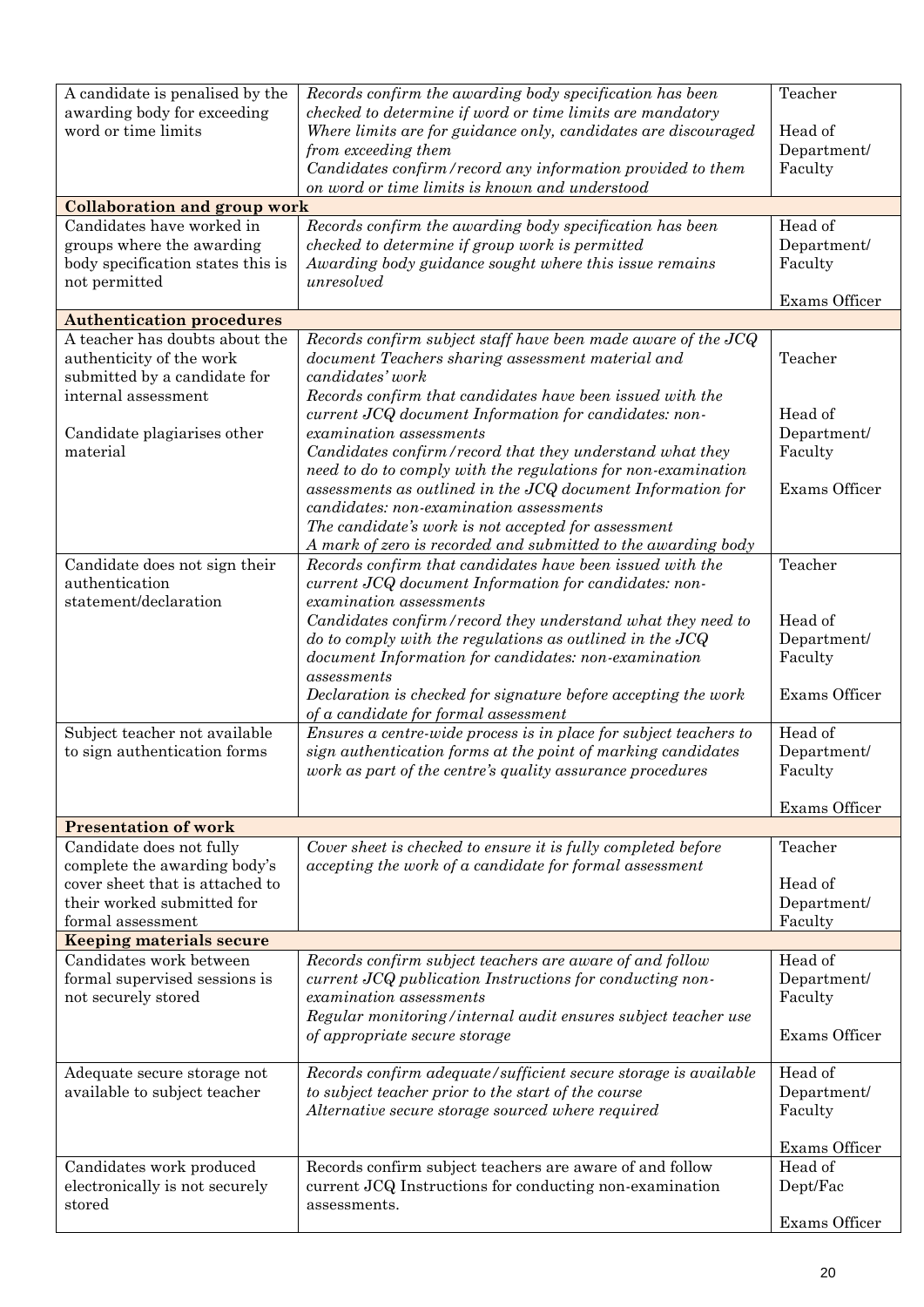| Task marking - externally assessed components                                                                                                                                        |                                                                                                                                                                                                                                                                                                                                                                                              |                                                                |
|--------------------------------------------------------------------------------------------------------------------------------------------------------------------------------------|----------------------------------------------------------------------------------------------------------------------------------------------------------------------------------------------------------------------------------------------------------------------------------------------------------------------------------------------------------------------------------------------|----------------------------------------------------------------|
| A candidate is absent on the<br>day of the examiner visit for an<br>acceptable reason                                                                                                | Awarding body guidance is sought to determine if alternative<br>assessment arrangements can be made for the candidate<br>If not, eligibility for special consideration is explored and $a$<br>request submitted to the awarding body where appropriate                                                                                                                                       | Head of<br>Department/<br>Faculty<br>Exams Officer             |
| A candidate is absent on the<br>day of the examiner visit for an<br>unacceptable reason                                                                                              | The candidate is marked absent on the attendance register                                                                                                                                                                                                                                                                                                                                    | Teacher<br>Head of<br>Department/                              |
|                                                                                                                                                                                      |                                                                                                                                                                                                                                                                                                                                                                                              | Faculty                                                        |
| Task marking - internally assessed components                                                                                                                                        |                                                                                                                                                                                                                                                                                                                                                                                              |                                                                |
| A candidate submits little or<br>no work                                                                                                                                             | Where a candidate submits no work, the candidate is recorded<br>as absent when marks are submitted to the awarding body<br>Where a candidate submits little work, the work produced is<br>assessed against the assessment criteria and a mark allocated<br>appropriately; where the work does not meet any of the<br>assessment criteria a mark of zero is submitted to the awarding<br>body | Teacher<br>Head of<br>Department/<br>Faculty                   |
| A candidate is unable to finish<br>their work for unforeseen<br>reason                                                                                                               | Relevant staff are signposted to the JCQ publication A guide to<br>the special consideration process (section 5), to determine<br>eligibility and the process to be followed for shortfall in work                                                                                                                                                                                           | Teacher<br>Head of<br>Department/<br>Faculty<br>Exams Officer  |
| The work of a candidate is lost<br>or damaged                                                                                                                                        | Relevant staff are signposted to the JCQ publication<br>Instructions for conducting non-examination assessments<br>$(section 8)$ , to determine eligibility and the process to be<br>followed for lost or damaged work                                                                                                                                                                       | Teacher<br>Head of<br>Department/<br>Faculty<br>Exams Officer  |
| Candidate malpractice is<br>discovered                                                                                                                                               | Instructions and processes in the current JCQ publication<br>Instructions for conducting non-examination assessments<br>(section 9 Malpractice) are followed<br>Investigation and reporting procedures in the current JCQ<br>publication Suspected Malpractice – Policies and Procedures<br>are followed<br>Appropriate internal disciplinary procedures are also followed                   | Teacher & HoD<br>Exams Officer<br>& SLT Lead<br>Head of Centre |
| A teacher assesses the work of<br>a candidate with whom they<br>have a close personal<br>relationship e.g. members of<br>their family or close friends<br>and their immediate family | A possible conflict of interest is declared by informing the<br>awarding body before the published deadline fir entries for each<br>examination series<br>Marked work of said candidate is submitted for moderation<br>whether part of the sample requested or not                                                                                                                           | Teacher<br>Head of<br>Department/<br>Faculty<br>Exams Officer  |
| An extension to the deadline<br>for submission of marks is<br>required for a legitimate<br>reason                                                                                    | Awarding body is contacted to determine if an extension can be<br>granted<br>Relevant staff are signposted to the JCQ publication A guide to<br>the special consideration process (section 5), to determine<br>eligibility and the process to be followed for non-examination<br>assessment extension                                                                                        | Head of<br>Department/<br>Faculty<br>Exams Officer             |
| After submission of marks, it<br>is discovered that the wrong<br>task was given to candidates                                                                                        | Awarding body is contacted for guidance<br>Relevant staff are signposted to the JCQ publication A guide to<br>the special consideration process (section 2), to determine<br>eligibility and the process to be followed to apply for special<br>consideration for candidates                                                                                                                 | Teacher<br>Head of<br>Department/<br>Faculty                   |